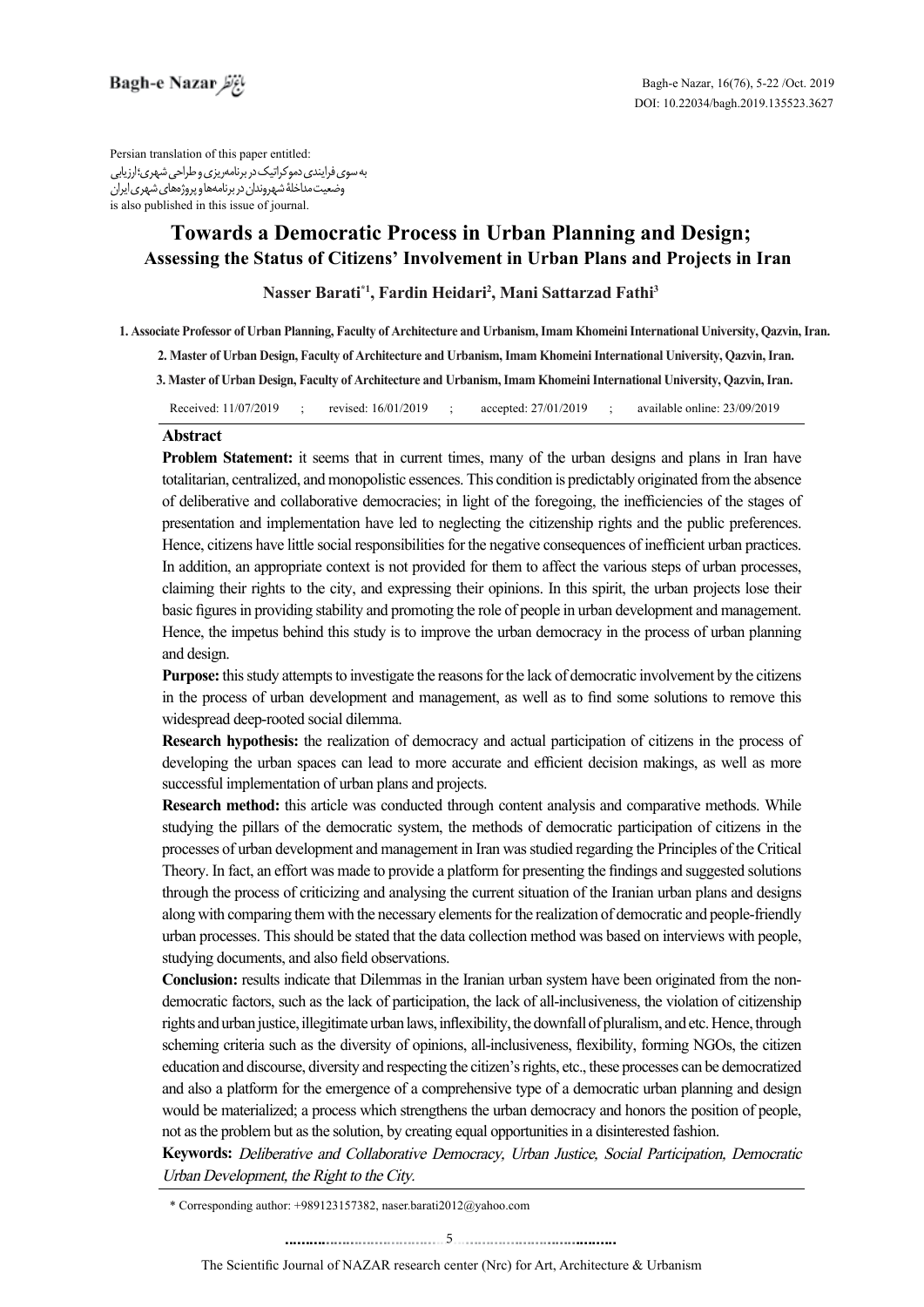#### **Introduction and problem statement**

The main content of this article can conceivably be reflected in one statement: "although only a few may originate a policy, we are all able to judge it" (Popper,  $2001$ ,  $25$ ). Unfortunately, in contrary to the previous statement, totalitarian concepts with irrational natures have invariably been raised in the urban planning and design practices in two different extremist types. The first one is "Populism", which leads to the dominance of the majority over the minority and to ignoring the rights of weaker socio-political groups. The second one is "Elitism", which based on the concept of superior intellect leads to the emergence of monopoly in urban affairs. These two trends inevitably put the urban planning and design into an infinite regression, often resulting in futility and unproductivity.

Some current urban trends follow monopolization and partiality. This means that the dominant social groups try to customize (personalize) the public spaces (Bickford,  $2000$ ). Therefore, a large part of society turns into mere passive users of urban spaces (Sanoff,  $f(2008, 59)$ . Following this, the true and fundamental meaning of the citizenship concept and also the pluralism are devaluated in the absence of urban democracy in many developing countries; that is to say, the mentioned concepts are solely summarized in individualism and personal interests, and the vivid aspects of altruism, such as social ascendancy, public interests, as well as being responsible are being neglected  $(Purcell, 2003; 2016)$ . Hence, these types of dissocial behaviors and egoism lead to the degradation of values such as the diversity of opinions, the variety of beliefs, and the public interests in urban processes. In the context of Iran, many similar urban drawbacks are also evident, such as the lack of flexibility and contextualism, shortage of spatial connection and continuity, poor citizen rights and public life, absence of participation, and generally, the centralization and negligence of social potentials. Now it seems that the related questions could be articulated as follows:

1. What kind of role should be taken by the people in urban plans and development processes?

2. What does democracy mean in the context of urban space development?

3. What are the contextual requirements for the realization of democracy in the city development process?

Following these questions, we can formulate the hypothesis of this article: the realization of democracy and the true participation of citizens in the process of developing the urban spaces can lead to more accurate and efficient decisions and can also result in a more successful implementation of urban plans and designs. Hence, this article seeks to illuminate whether the direct public presence, involvement, and participation in the process of urban planning and design (urbanism) are crucial and indispensable or not? If it is essential, then what are the mechanisms of democratizing the processes of urban development and management? At the next steps, this article makes an effort to understand that how we could guide the trends and processes of urban management and development towards a bilateral democratic relationship between people and authorities in the current status of Iran? In this way, by referring to the existing documents and resources and also by investigating and comparing the theories and experiences of Iran it is attempted to prove that how the direct public participation and involvement could be inevitable in urban development and management. Some solutions are also presented for the institutionalization of the democratic methods in Iranian urban management and development, in order to specifically reach a win-win situation in urban planning and design processes and gain public .satisfaction

### **Background** of the study and theoretical **foundations**

## **• Democracy and its roots; philosophical and analysis political**

Democracy is not a utopia; democracy means people retain their power and use it in an appropriate situation  $(Purcell, 2016, 397)$ . In this case, although each person accepts that the government monitors their actions, they do not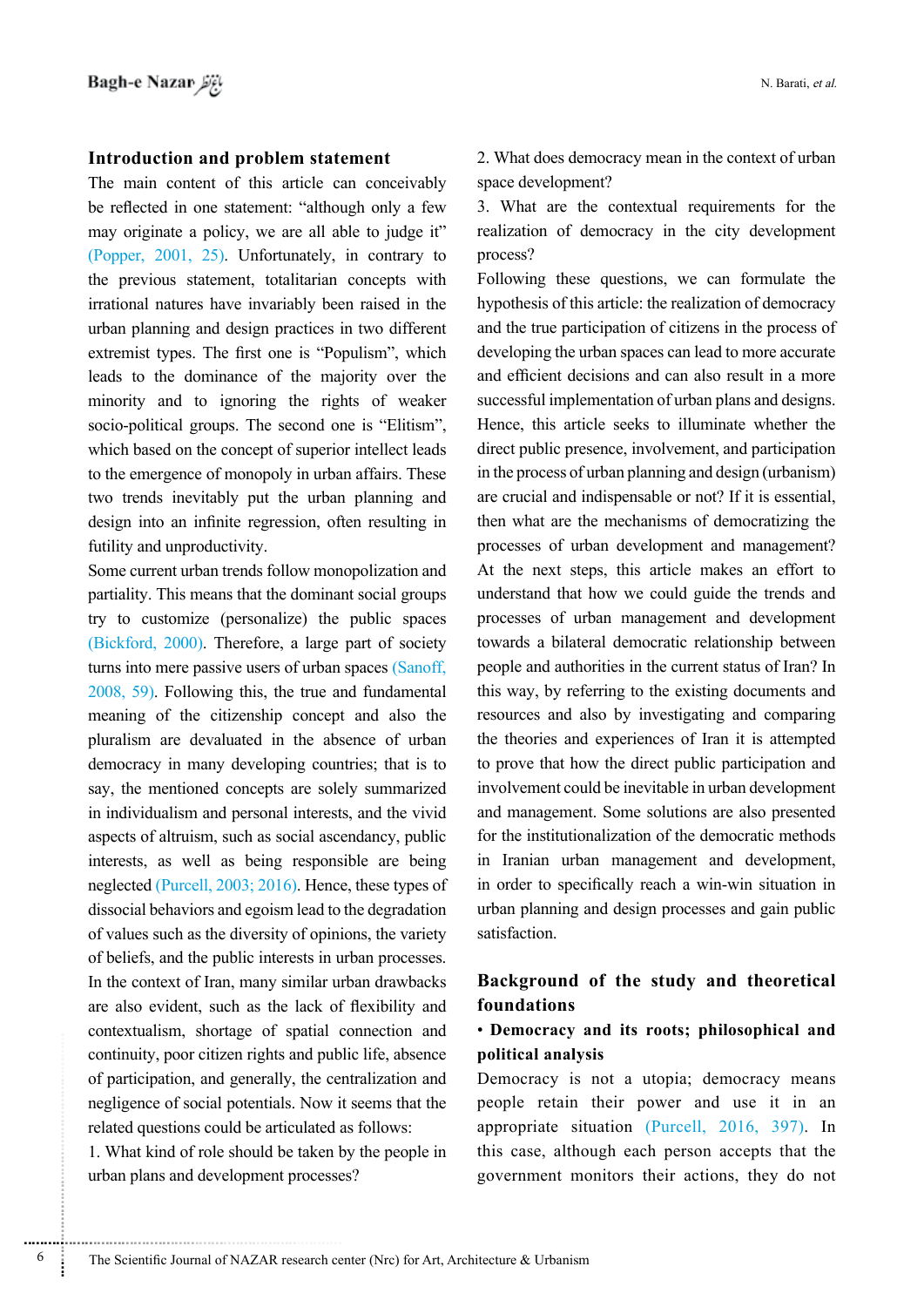allow the government to dominate their thoughts (Popper, 2001). Unlike Ancient Greece, today's democracy has been expanding in various fields and categories; so it is difficult to find a single definition of it. Different social, cultural, and economic contents such as liberalism, pragmatism, relativism, conventionalism, equalitarianism, individualism, pluralism, and legal-positivism also play an important role in achieving human freedom, as well as civil and political rights  $(Bashiriyeh, 2013)$ . The main points of democracy are briefly presented and discussed in Table 1, from different aspects of capitalism, ethics, education, society, etc.

Almost all non-democratic societies suffer from traditional conditions, and the lack of freedom of expression, thought, choice, and religion. This problem also prevents the development of urban societies. Consequently, it could be understood that democracy should have an inseparable relationship with ethics, education, communication, urbanization, and social solidarity, in order to lead to free interactions and participation. Furthermore, the realization of these qualities requires a civil society with collaborative democracy, and also depends upon cultural conditions and public beliefs and trust, as a way of creating humanitarian relations (Lerner, 1958).

#### • Urban justice and the right to the city

As Rawls has argued, the practical aim of justice is to provide an acceptable philosophical and moral basis for democratic institutions and to address the question of how to understand the claim for liberty and equality (Rawls,  $2001$ , 2). The two concepts of justice and the right to the city, as the foundations of the citizenship rights and participation and involvement entitlement in the creation of the urban spaces, could pave the way for reaching urban democracy in parallel. Specifically, Henry Lefebvre introduced the concept of "The Right to the City" in 1967 and emphasized the humanistic and democratic values only for the formal citizens of a region or country. From his viewpoint, it should invariably be possible to socially reproduce the contradictory and heterogeneous urban spaces by strengthening the unified social-spatial dimension of them, away from the highlighted exchange value determined by the capitalist state. Actually, it is an approach that will enable the citizens to produce, develop, and manage the spaces with an emphasis on social and communal values and far from monopoly and authoritarianism (Lefebvre, 1991; 1996). Many researchers have recently criticized the liberal-democratic citizenship based on the power of the nation-state, with neo-liberal and capitalist social-political relations. Many seek

Table 1. The concept and the main values of democracy based on different viewpoints. Source: authors

| <b>Theorist</b>      | <b>Theoretical</b><br>approach                         | Important points related to democracy                                                                                                                  | <b>References</b>                                  |
|----------------------|--------------------------------------------------------|--------------------------------------------------------------------------------------------------------------------------------------------------------|----------------------------------------------------|
| John Locke           | Liberal democracy                                      | Individual and public freedom Natural equality The right of being Public<br>satisfaction\ Civil societies\ Peoples' surveillance\ Public participation | Bashiriyeh, 2013;<br>Kapeller &<br>Pühringer, 2012 |
| <b>Immanuel Kant</b> | Ethics and democracy                                   | Freedom\ Civil laws\ Individual dignity\ Equality\ Generality                                                                                          | Sullivan, 2001                                     |
| John Dewey           | Pragmatism                                             | Rejecting prioritization and intellectual superiority Democratic education Public<br>opinions\ Freedom of speech                                       | Bashiriyeh, 2013                                   |
| Harold Laski         | Pluralism in democracy                                 | Community potentials\ NGOs\ Decentralization                                                                                                           | Bashiriyeh, 2013                                   |
| Harold Lasswell      | Advancing Science<br>and Democracy                     | Education\ Responsibility\ Decentralization                                                                                                            | Bashiriyeh, 2013                                   |
| Karl Popper          | Open society                                           | Connecting the freedom and truth like a subjective existence. Denial of<br>predetermined factors\ Critical look\ Freedom along with responsibility     | Popper, 2001                                       |
| Isaiah Berlin        | Criticizing the<br>liberalism of the $18th$<br>century | Pluralism\ Cultural diversity\ Peaceful coexistence\ Honoring different beliefs                                                                        | Jahanbegloo, 2007                                  |
| Jürgen Habermas      | Communicative<br>rationality                           | Rational laws Freedom and equality Common understanding between collective<br>actions\ Collective communication\ The global citizen                    | Habermas, 2001;<br>2013                            |

...........................................................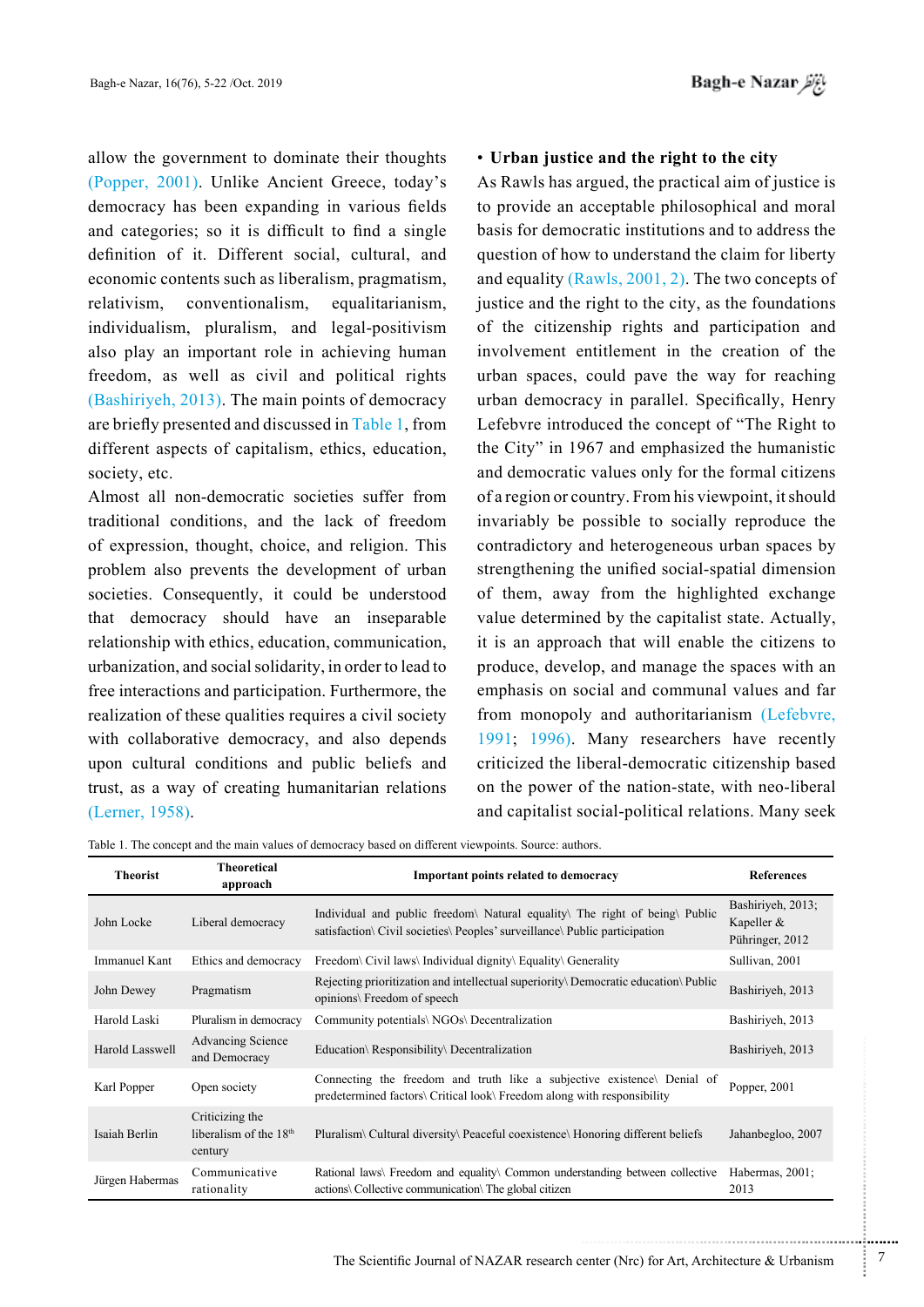to theorize the concept of the right to the city based on the current values, and many others seek to redefine the concept of urban and spatial justice in a context based on diversity, communicative rationality, and deliberative democracy.

In the completion of Lefebvre's view, the nature of these efforts have been in line with the right to the global city and urban justice and are determined based on the different characterized social and political communities constituted of different genders, ethnicities, and races consisting two components: the right to appropriate and use the global urban space and the right to directly participating in the production of it (Purcell,  $2003$ ; Soja, 2010; Fainstein, 2014). Accordingly, the right to the city can be determined by equality, participation, accessibility and utilization capability, inclusiveness, and finally collaborative and deliberative democracy on the global scale. The related theories on the concept of the right to the city and urban justice are detailed in Table 2.

### **• Democratic and participatory concepts in practices urban**

At first, it should be noted that the evolution of the attitude towards citizen participation, public accountability, deliberative democracy, and the involvement of stakeholders in urban practices has lasted for decades in developed countries. According to Mäntysalo (2004), this process includes five theories which are described as follows  $(Table 3)$ .

Historically, a more detailed review of democratic concepts in urban affairs can be investigated in many theoretical cases, such as the Eyes on the Street (Jacobs, 1961), the Principle of the Second Man (Bacon, 2012), the Collage City (Rowe & Koetter, 1978), Responsive Environments (Bentley, Alcock, Murrain, McGlynn  $& Smith,$  $2012$ ), and so on. In fact, there has always been a demand for democracy in urban affairs. Actually, as long as the citizens are actively involved in the management, creation, and utilization of the urban

Table 2. The concepts of urban justice and the right to the city based on different viewpoints. Source: authors.

| <b>Theorist</b>            | <b>Theory</b>                               | <b>Important Points</b>                                                                                                                                                                                                                                                                                                                    | Reference                                          |
|----------------------------|---------------------------------------------|--------------------------------------------------------------------------------------------------------------------------------------------------------------------------------------------------------------------------------------------------------------------------------------------------------------------------------------------|----------------------------------------------------|
| Henri Lefebvre             | The right to the city                       | The right to appropriate and use space away from capitalism The right to live and<br>use places for meetings and social interactions $\setminus$ Creating a social spirit in space<br>and the right to participate in spatial reproduction \ Violating the exchangeable and<br>capitalist nature of space\ Emphasis on social institutions | Lefebvre, 1991;<br>1996                            |
| Harvey and<br>Merrifield   | Social justice and the<br>right to the city | Citizen participation Preserving the rights of low-income citizens The equal use<br>of public and private spaces\ The Need for mutual understanding of social justice<br>and urbanism                                                                                                                                                      | Harvey $&$<br>Merrifield, 2012;<br>Fainstein, 2014 |
| Don Mitchell               | Social justice and the<br>right to the city | Local public spaces as the platforms to acquire the right to the city and the social<br>justice. The right to direct social participation in the creation of space. Space as the<br>realm for the emergence of democracy                                                                                                                   | Mitchell, 2003                                     |
| Iris Young                 | Social justice                              | De-structuring the unity of rights and justice hypothesis\ Emphasis on collective<br>legal forms based on self-reliant and spontaneous social groups\ Emphasis on<br>social communications relying on a sense of common identity\ Emphasis on the<br>identity factors such as class, gender, and cultural relations                        | Miraftab, 2012                                     |
| Edward Soja                | Spatial justice                             | Equality, social justice, and freedom in access to human rights and facilities in<br>space\ Perception of the right to the city as a means to achieve material equality<br>and respect for people in different situations                                                                                                                  | Soja, 1996; 2010                                   |
| Susan Fainstein            | Urban justice                               | Emphasizing the diversity, communicative rationality based on deliberative<br>democracy, as well as spatial justice for the emergence of urban justice                                                                                                                                                                                     | Fainstein, 2014                                    |
| Mark Purcell               | The right to the global<br>city             | Criticizing the neo-liberal and capitalist citizenship\ Defining the concept of<br>citizen based on the use of space and not ownership $\setminus$ Defining the right to the<br>city for all genders, ethnicities, races, and environments\ Emphasis on the right to<br>participate, allocate, and use the global urban space              | Purcell, 2002;<br>2003; 2013                       |
| Toni Griffin <i>et al.</i> | Urban justice                               | choice, access, connectivity, ownership, diversity,<br>Equality,<br>participation.<br>inclusion and belonging, beauty, and creative innovation as ten principles for<br>improving the urban justice                                                                                                                                        | Griffin et al.,<br>2015                            |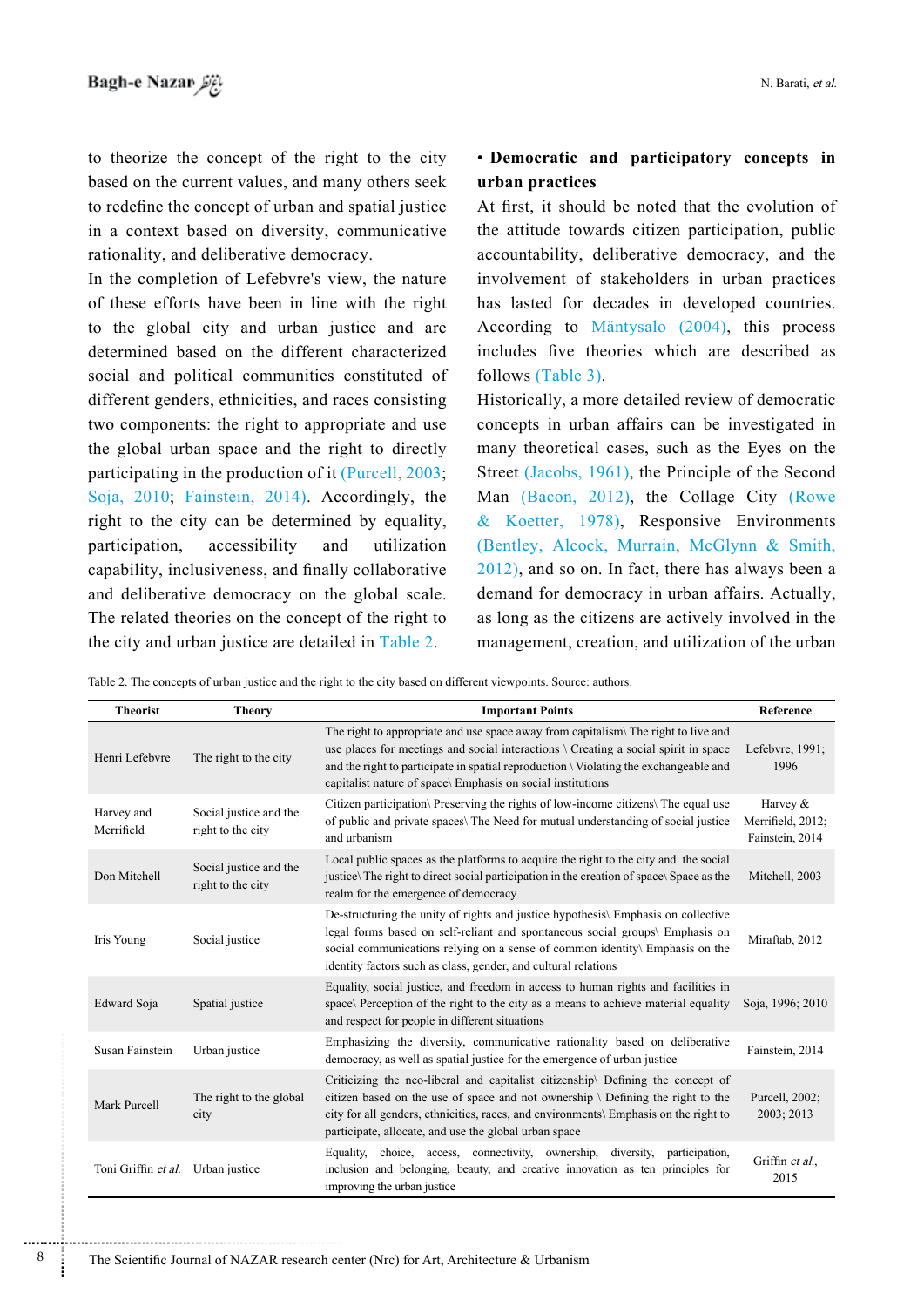| <b>Theory</b>                                                                                                              | <b>Essence</b>                                                                   | <b>Important Points</b>                                                                                                                                                                                                                                                                                                                                                                                                                                                                                                                      |  |
|----------------------------------------------------------------------------------------------------------------------------|----------------------------------------------------------------------------------|----------------------------------------------------------------------------------------------------------------------------------------------------------------------------------------------------------------------------------------------------------------------------------------------------------------------------------------------------------------------------------------------------------------------------------------------------------------------------------------------------------------------------------------------|--|
| Rational-comprehensive<br>planning                                                                                         | Planner as the<br>absolute decision<br>maker                                     | - The dissociation of the observer from the observations<br>- The planner as a neutral observer of the urban life and affairs                                                                                                                                                                                                                                                                                                                                                                                                                |  |
| Advocacy planning (formulated<br>by Paul Davidoff)                                                                         | Planner as the<br>possessor and ad-<br>vocate                                    | - The planner as a contributor to the future development of the community<br>- The planner as an advocate of both local government and other local stakeholders<br>involved in the political process of planning                                                                                                                                                                                                                                                                                                                             |  |
| Incremental planning (based on<br>Lindbloom's theory)                                                                      | Considering all<br>opinions from<br>stakeholders in a<br>conservative<br>process | - The theory also called Partisan Mutual Adjustment, tried to have a fair viewpoint, but<br>instead relied on the values of the owners of power<br>- Making a reconciliation between the conflicting demands of different groups, using<br>competition, negotiation and bargaining in two long-term and short-term time periods                                                                                                                                                                                                              |  |
| Communicative planning; focus<br>on general consensus (influenced<br>by The Theory of Communicative<br>Action of Habermas) | Focusing on<br>respecting the<br>positions of all<br>people involved             | - In the perspective of this section, the political ambiguity and the lack of information<br>and efficient judgment were considered to be the greatest problem of previous<br>procedures.<br>- Relying on mutual understanding and general agreement rather than personal interes                                                                                                                                                                                                                                                            |  |
| Communicative planning; man-<br>aging the conflicts                                                                        | Solving the prob-<br>lem through<br>pluralistic planning<br>and design           | - Michel Foucault challenged the previous theory and explained the power not as an<br>outer distortion but also as a factor of determining the individual perceptions and com-<br>municative relationships<br>- Suggesting this theory as a shared interpretive sense-making process between<br>participants engaged in practical conversation against the unchangeable Lifeworld of<br>Habermas<br>- Achieving conflict management in order to achieve a common and mutual horizon in<br>pluralistic and multicultural planning and design. |  |

Table 3. The evolution of democratic and participatory attitudes in urban planning. Source: authors.

environment, regardless of their geographical, sexual and ethnical differences, its performance will improve. The city and the citizens are mutually affecting each other, thus, each citizen characterizes the city through the society, either efficiently or inefficiently. Therefore, the demand for an efficient democratic urban planning and design model has always been felt in a spectrum of substantial and vital fundamentals in the community; the trend which has a close relationship with participatory planning, citizen-oriented urban design, and the community planning event. In addition, it specifically contains a reasonable level of commitment, self-guidance, and self-legislation which could promote the quality of livability (Wates,  $2008$ ). All of these issues are referring to the pluralism concept as a counterpoint of totalitarianism (Hamdi, 2004, 107). The main theories related to the concept of urban democracy can be seen in Table 4

### **Methodology**

This article was conducted through content analysis

and comparative methods, wherein while studying the pillars of the democratic system, the methods of citizen involvement in the process of preparing, compiling, approving, and implementing urban plans and projects in Iran were also discussed and assessed. In other words, the main approach of the current article was to utilize the proposed principles and concepts of the critical theory; in a way that the findings and proposed solutions in this article were an outcome of a critical review of the current status of existing Iranian urban plans and projects. It is worth noting that this article did not follow the political and personal ideologies of some critical theorists such as the proponents of Marxism. Furthermore, the required data were gathered through studying documents, direct interviews with people, and field observations. In fact, in this article was tried to theorize the process of attaining the urban participation and democracy which could be practical to provide a context for the emergence of some Iranian urban plans and projects in both large and small scales with more reliance on the public opinions.

...........................................................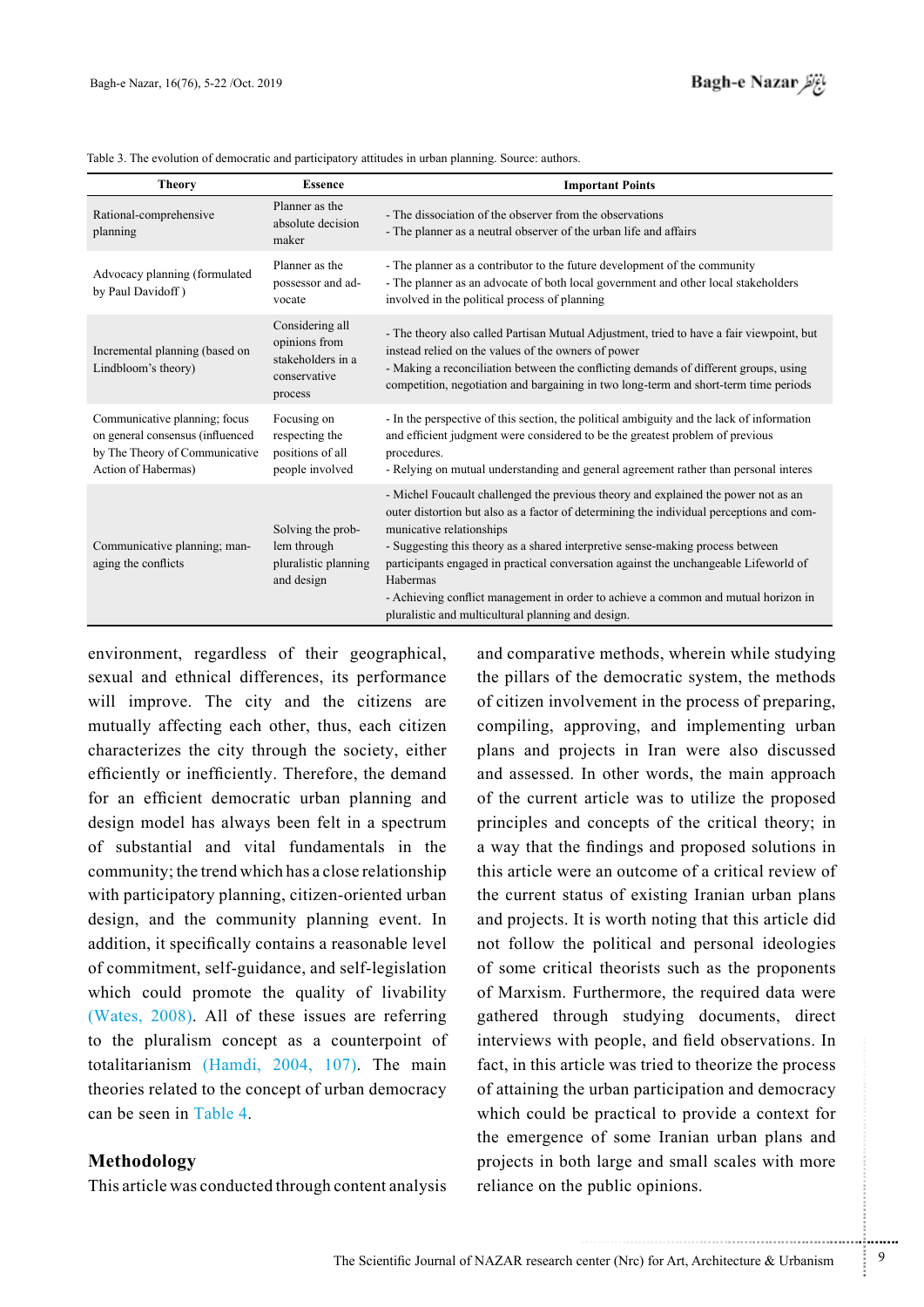

#### Table 4. Urban criteria with democratic natures. Source: authors.

| <b>Theorist</b>                                         | <b>Theory</b>                             | Related criteria                                                                                                                                                                                     | Valuable consequences                                                                                                                                                                                      | Reference                                                                           |
|---------------------------------------------------------|-------------------------------------------|------------------------------------------------------------------------------------------------------------------------------------------------------------------------------------------------------|------------------------------------------------------------------------------------------------------------------------------------------------------------------------------------------------------------|-------------------------------------------------------------------------------------|
| Kevin Lynch                                             | Good city form                            | Vitality\ Fit\ Access\ Control\ Efficiency\ Justice                                                                                                                                                  | Cultural continuity\ Dynamism\<br>Sustainability\ Environmental<br>harmony\ Changeability                                                                                                                  | Lynch, 2011                                                                         |
| Donald<br>Appleyard                                     | Planning the<br>pluralist city            | People orientation\ Universality\ Interactionism\<br>Feasibility                                                                                                                                     | Interdisciplinary design and<br>planning\ Participatory and<br>pluralistic actions                                                                                                                         | Appleyard, 1979                                                                     |
| Mark<br>Francis                                         | Democratic<br>streets                     | Secure and free access\ Diversity\ The Possibility<br>of Involvement and Change\ Security and<br><b>Environmental Health</b>                                                                         | Increasing permeability\ Pluralism<br>and inclusiveness\ Flexibility and<br>Public Participation\ Environmental<br>sustainability                                                                          | Francis, 1987                                                                       |
| Jacobs and<br>Appleyard                                 | Urban design<br>manifesto                 | Livability\ Identity and control\ Access to<br>opportunities, imagination, and joy\ Authenticity<br>and meaning\ Community and public life\ Urban<br>self-reliance/ An environment for all           | Creating an all-inclusive place<br>supporting the biological needs\<br>Urban comfort\ Public participation,<br>presence, and interaction\ The<br>responsibility and sense of identity                      | Jacobs $&$<br>Appleyard, 1982                                                       |
| Francis<br>Tibbalds                                     | Making<br>people-friendly<br>towns        | Mixing uses and activities\ Human scale\<br>Pedestrian freedom\ Access for all\ Clear designs\<br>Lasting environments\ Controlling changes                                                          | Achieving the humanistic values\<br>Physical and social sustainability                                                                                                                                     | Tibbalds, 2008                                                                      |
| Haughton<br>and Hunter                                  | Sustainable cities                        | Diversity\ Population density\ Democracy\<br>Permeability\ Security\ Appropriate scale\ Organic<br>design\ Proper economy\ Creative relations\<br>Flexibility\ Users' consultation and participation | Freedom and right to choose\ Access<br>to urban facilities\ Presence in open<br>spaces\ Environmental efficiency\<br>Contexualism\ Variability\ Mobility                                                   | Haughton &<br>Hunter, 2005                                                          |
| Mohsen<br>Habibi                                        | Civil society and<br>urban life           | Pluralism\ Legality\ Communication\ Participation                                                                                                                                                    | Dialogue exchange\ Social<br>communications\ Consensus of<br>different opinions                                                                                                                            | Habibi, 2000                                                                        |
| David Brain                                             | Physical design<br>and the<br>democracy   | Mixing and Balance\ Clarity and Flexibility\<br>Nature-based Design                                                                                                                                  | Pluralism\ Dynamism\ Changeability<br>and Legibility\ Contextualism                                                                                                                                        | Brain, 2006                                                                         |
| Behzadfar<br>and<br>Kurdistani;<br>Kurdistani<br>et al. | People-oriented<br>urban design           | Efficient urban management\ Environmental<br>welfare\ Participation in the creation and use of<br>space\ Accessibility for all\ Freedom of movement<br>in space                                      | Environmental sustainability and<br>responsiveness                                                                                                                                                         | Behzadfar &<br>Mahmoudi<br>Kurdistani, 2010;<br>Mahmoudi<br>Kurdistani et al., 2012 |
| Henry<br>Sanoff                                         | Democratic and<br>participatory<br>design | Collaborative and deliberative democracies in<br>design actions\ Constructive interactions                                                                                                           | Considering the participation as a<br>crucial educational value\ Public<br>informing and involving                                                                                                         | Sanoff, 2007;<br>2008; 2010                                                         |
| Nick Wates                                              | Community<br>planning events              | Transparency\ Honesty\ Communication\<br>Flexibility\ All-inclusive involvement\<br>Socio-cultural contextualism                                                                                     | Public collaboration in preparing the<br>local plans\ Participatory urban<br>design and planning\ Creation of<br>common visions\ Nurturing the<br>collective foundation and structure\<br>Public awareness | Wates, 2000; 2008                                                                   |
| Nabeel<br>Hamdi                                         | Community<br>actions                      | Equity and efficiency in participatory works\<br>Human-oriented projects\ Action-based planning\<br>Coproduction\ Co-design                                                                          | Systematic urban interactions\<br>Self-organized and self-helped<br>development as the best way of<br>making big changes                                                                                   | Hamdi, 2004;<br>2010                                                                |

# **Inefficient long-term and large-scale urban** plans in Iran

Based on the Iranian scientific documents and history and pieces of evidence, the governance and development types of the historical Iranian urban neighbourhoods were much closer to the

standards of today's urban democracy. In fact, the local people were directly involved in the process of decision-making, designing, implementing, utilizing, repairing, and maintaining the important elements of the urban environment; such as the mosque, Bazaar (marketplace), Ab-Anbar (water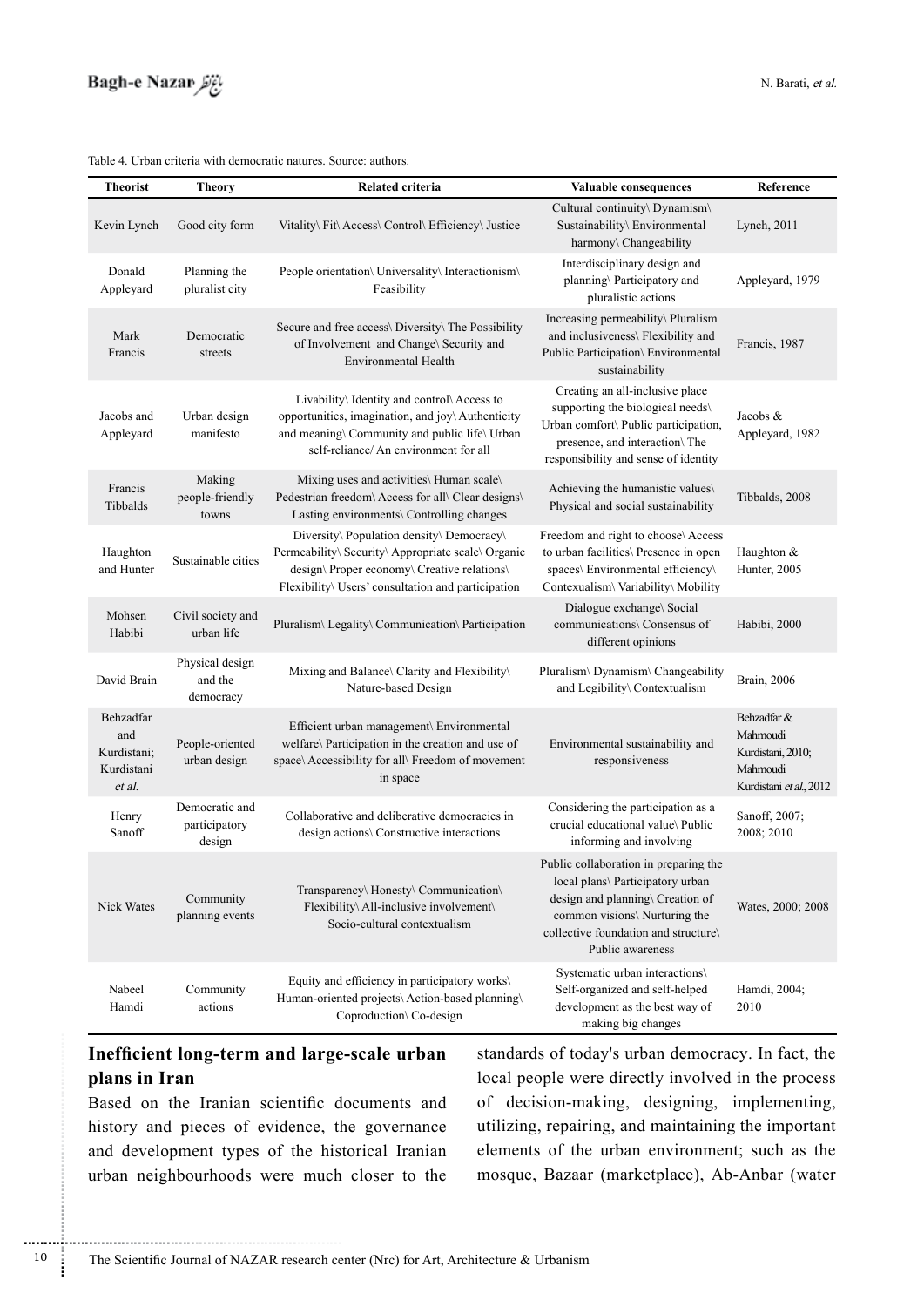reservoir), public spaces and so forth. Although due to the lack of controlling laws, it sometimes created urban chaos, but unfortunately even this level of public intervention is not valued in urban projects nowadays.

### **• Urban master plans; the commence of the III** modern urban planning and design in Iran

The master plans specifically entered into Iranian urbanism system in 1968 and have been applied up to now. Until then, there was no systematic process for urban planning and design in Iran. However, these types of plans have never been in a persuasive consistency with the nature of Iranian urban systems (Behzadfar, 2013; Maghsoodi Tilaki, Azizi, Aldrin & Hedayati Marzbali, 2014). In fact, Iranian cities are intensely different from European cities. The European city has an introverted essence; its community, body, and management have a close relationship with the other elements, and the sovereignty, power, and authority are dependent on people. While Iranian cities have an extroverted quiddity, the alterations are simulative and dependent on the will of the government (Kamrava, 2013). Nowadays, these plans are proved to be malfunctioning  $(e.g.$  the totalitarian and centralized actions) because they do not support flexibility, community participation, public involvement, social life, and local contexts.

# • Urban strategic plans as the alternatives; historical rehash

Even though the strategic plans were common in the United States in the early 1970s, they entered the Iran's urban planning and design with a delay of almost thirty years. The main concept of these plans was democracy, as well as collective wisdom, social justice, local values, and public participation (Pirzade,  $2008$ ). The first strategic urban plan of Iran was prepared for Tehran in 2007 (Behzadfar, 2013). Experts hoped that it could solve many of the urban problems, nonetheless, with the lack of civil society, public education, and informing, they encountered many obstacles. The reason of this matter is that no role or duty has been allocated to people in any stage of these programs. While in western countries, the process of starting and also the consequences of urban projects are guided by numerous meetings and also through the discussion between the people and authorities. Nevertheless, these plans continue to be implemented in the Iranian urban planning system without compensating for the required .infrastructure

### Positional and thematic mid-term and short-term urban projects in Iran

• Neighborhood and habitation; Mehr housing and Navvab projects as the symbols of inflexibility, depersonalization, and social **division**

Our cities should provide democratic settlements for citizens containing social sustainability. While in many cases, our communities are certainly being deteriorated due to the shortage of democratic values and vital principles related to housing issues. In this case, there are some disastrous instances, such as Mehr housing and Navvab highway projects that prove the inefficiency of Iranian urban policies.

Since 2007, a few social housing projects were considered for the middle class and low-income people in Iran. These projects pursued some important goals, such as reducing the land price, preventing urban sprawl and marginalization, and also promoting the social justice and environmental qualities, but many of these goals were not materialized (Khalili, Noorollahi, Rashidi & Rahmani, 2015, 84). In fact, Mehr complexes are often constructed in suburban areas with inflexible forms, only focusing on residential land use. These projects are populistic in nature and regardless of general decision-making and justice, the authorities merely misuse the financial participation and support of people. These projects are impractical, inappropriate, and unrelated to other urban plans and projects and negatively affect the housing market; indeed, there are not

.......... ....... ........ ........... ...... ....... ........ .......... ...........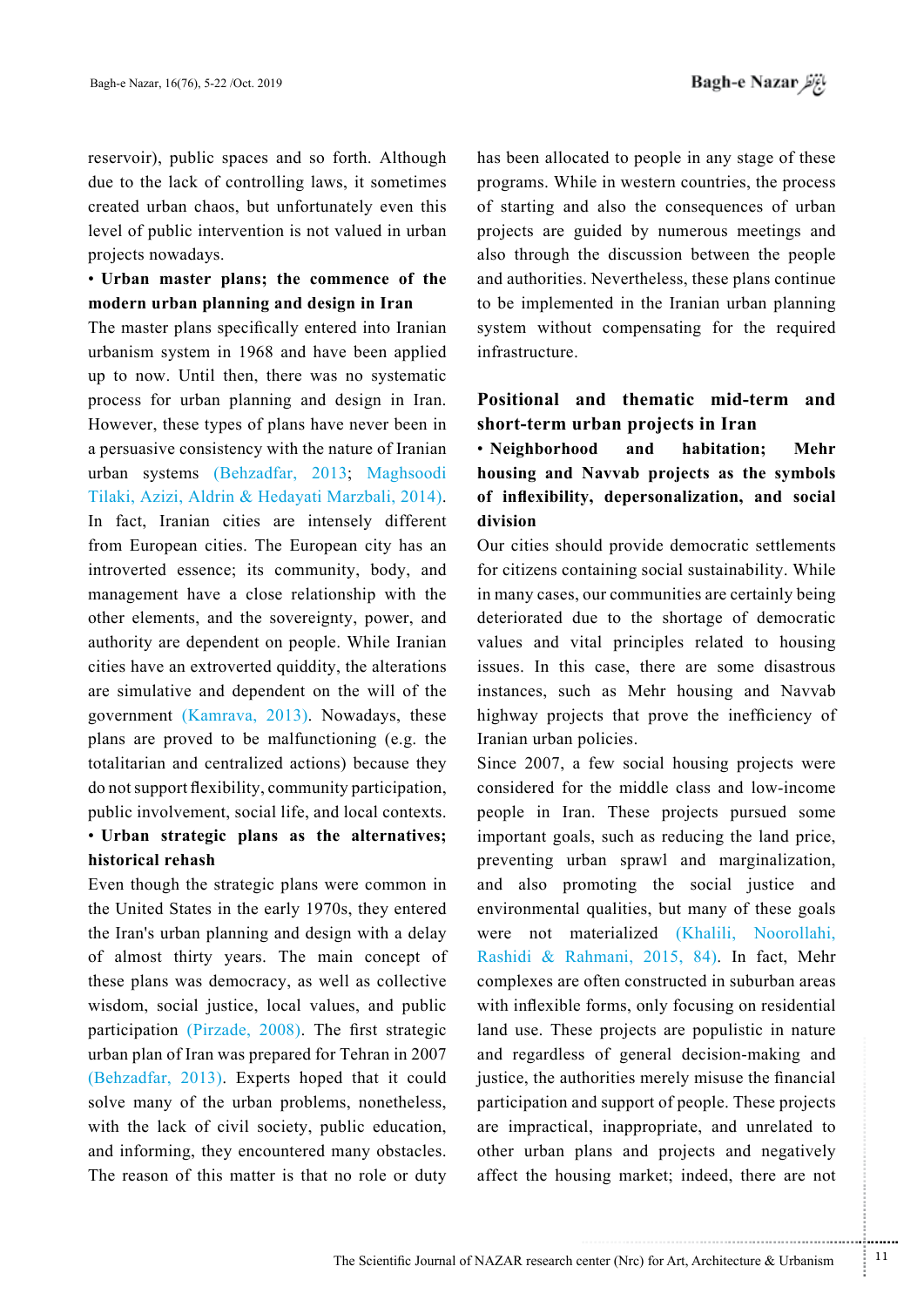enough social and economic studies behind these projects (Barzegaran & Daroudi, 2015). After interviewing with locals, they complained about the lack of environmental attractiveness, services, and identity. Moreover, public life, social interactions, and the emotional needs of residents have been obviously neglected  $(Fig. 1)$ .

In addition, Navvab project is another example of an inefficient one, declining the social sustainability of the communities. Many people consider Navvab highway as a wound on the body of Tehran. In this project, the historical background and social interactions have definitely been annihilated in surrounding residential fabric, by the monopolistic power of the mayor and urban experts. One of the main goals of this project was to use the added value, resulting from the implementation of the project, to improve the



Source: authors' archive.

quality of social life in this community; while considering  $Fig. 2$ , the construction of the highway has divided the surrounding neighborhood and community into two segregated sections with low social communications (Kamrava, 2013; Bahrainy & Aminzadeh, 2007). Now, according to Fig. 3, we can see many of the problems of this area; this area suffers from weak vitality, safety, and identity. In addition, low local potential, lack of localism, lack of public life, unrelated social and environmental contexts, and inhumane nature are visible in this area. In fact, the authorities could have counted on the opinions of sociologists and environmental experts, but they never did so. This is because of the top-down (autocratic) management system; in this case, the legitimacy of the urban management system is formed only by relying on absolute power and so accountability is only made to senior officials and people's rights are neglected in lower scales. The locals claim that they are suffering from pollution, physical exhaustion, and the lack of physical permeability, which are caused by the wrong policies and the lack of public intervention and participation. On the other hand, older people living in the neighborhood also spoke of their right to express their complaint and that they had never been granted the right to reflect their dissatisfaction with the construction of this highway. In fact, the possibility of defending the urban rights is Fig. 1. Mehr complexes consisting of sole bricks and window panes. <br>
never realized in the absence of legal elements



Fig. 2. The spatial dissociation formed by the renovation of Navvab highway. Source: www.mashreghnews.ir



Fig. 3. Navvab highway as a completely totalitarian design. Source: authors' archive.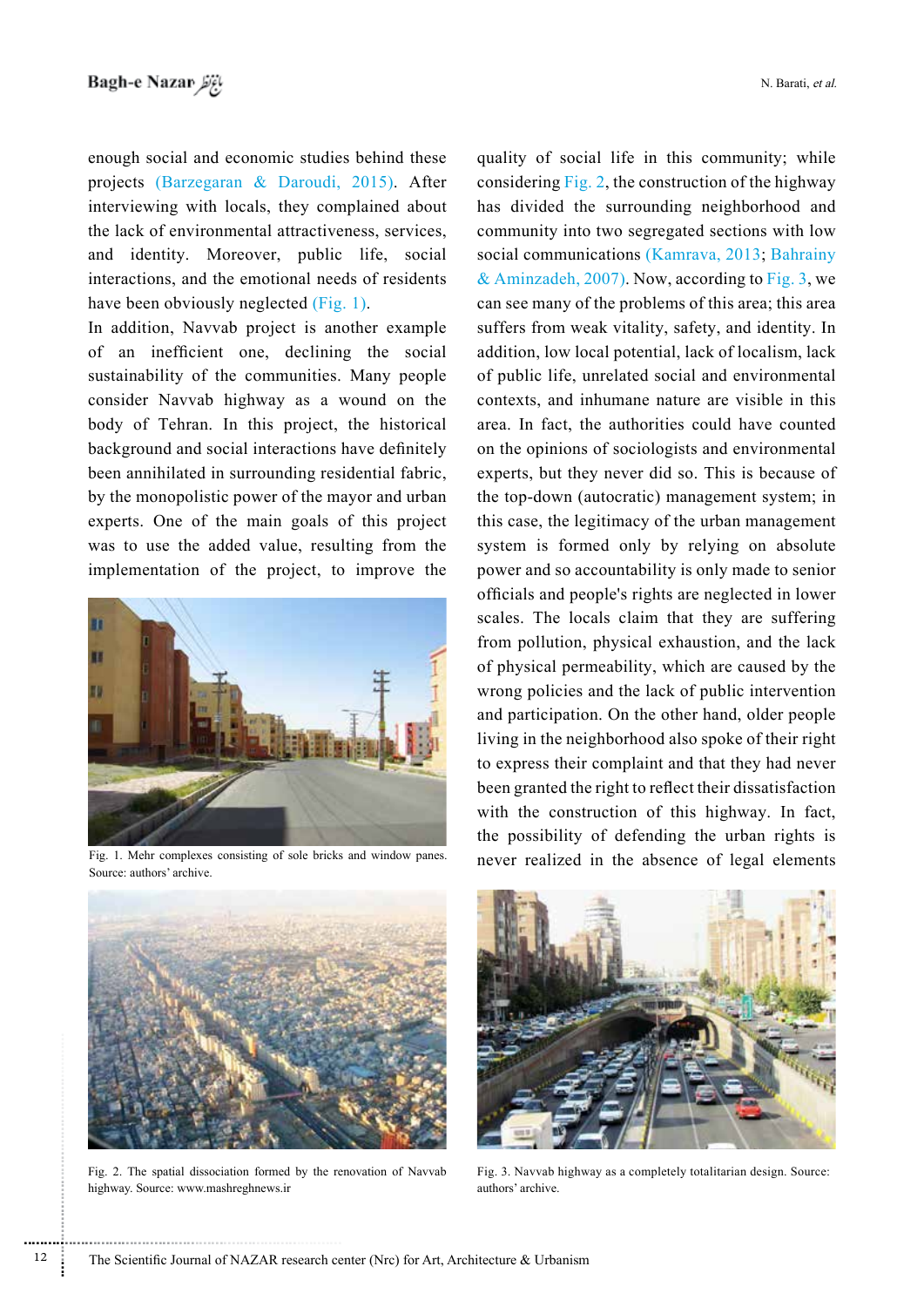and citizens' interactions and also in the lack of the criticism and objection culture, as well as by ignoring the urban laws; in this sense, the managers are able to violate the city administration. In addition, the right to public objection against the urban decisions is taken away from the people.

**• Social urban nodes; Vali-e Asr pedestrian underpass as a non-inclusive inhumane project** Vali-e Asr crossroad is where two historical streets of Tehran (Enghelab and Vali-e Asr) intersect each other. Before the construction of the pedestrian underpass, it was a remarkable place for social gatherings and was presumed as a practical social urban node. Due to growing traffic-related problems originated from personal motorized vehicles, pedestrians, and the public transportation, urban experts decided to construct a pedestrian underpass at this crossroad in order to provide safe and secure conditions for traffic affairs. Unfortunately, they have completely separated the pedestrians and vehicles without paying attention to the citizens' opinions and have neglected the powerful social context  $(Tavakolinia)$ . Raeisi & Aghaei, 2015) (Fig. 4).

This project has weakened the public access to the surrounding open spaces. A large part of the citizens show little interest in crossing the underpass and so in addition to imposing traffic problems it also jeopardizes the safety of passersby  $(Fig. 5)$ . This underpass forms a non-inclusive and inhumane place for many social groups like the elderly and people with disabilities by guiding pedestrians to the underground with eight entrances and exits,

through several escalators. The inflexible design of this project has also weakened the legibility and does not respect the citizens (Shamai, Fakhripour Mohammadi, Zanganeh & Parizadi, 2016). Public interviews indicated that the structure of the underpass has caused confusion and discomfort. Like other cases, the people mentioned that if they had a right for legal complaints, they would surely express their opposition towards this project. In fact, the conflict in the people's minds about the urban elements and the spaces is a sign of shortage in necessary information and also the contradiction of public demands and needs within the urban projects.

### **• Pedestrian paths and sidewalks; Sadr project** as a symbol of disregarding the pedestrians

Urban sidewalks, social streets, and pedestrian paths are the most potential contexts for acknowledging the urban democracy and reclaiming the right to the city. Unfortunately, in recent urban actions in Iran, extreme attention is paid to vehicular access rather than pedestrians (Figs. 6 & 7). In order to meet the vehicular requirements, the authorities are inevitably focusing on redesigning roundabouts, boulevards, underpasses, overpasses, and highways. However, these arrangements cannot be a solution to compensate for traffic congestion, as a dominant and prevalent problem in our metropolitan areas.

For instance, the Sadr project in Tehran is the most significant example of this issue. The mayor made a decision to construct an extra floor as an overpass on the current Sadr highway  $(Fig. 8)$ . This technocratic project was brought into action



Fig. 4. Vali-e Asr Crossroad: (a) The situation of crossroad before the construction of the underpass; (b) 3D graphic design of the proposed pedestrian underpass; (c) One of the entrances of the underpass towards the underground. Source: www.isna.ir and www.meidaan.com.

...........................................................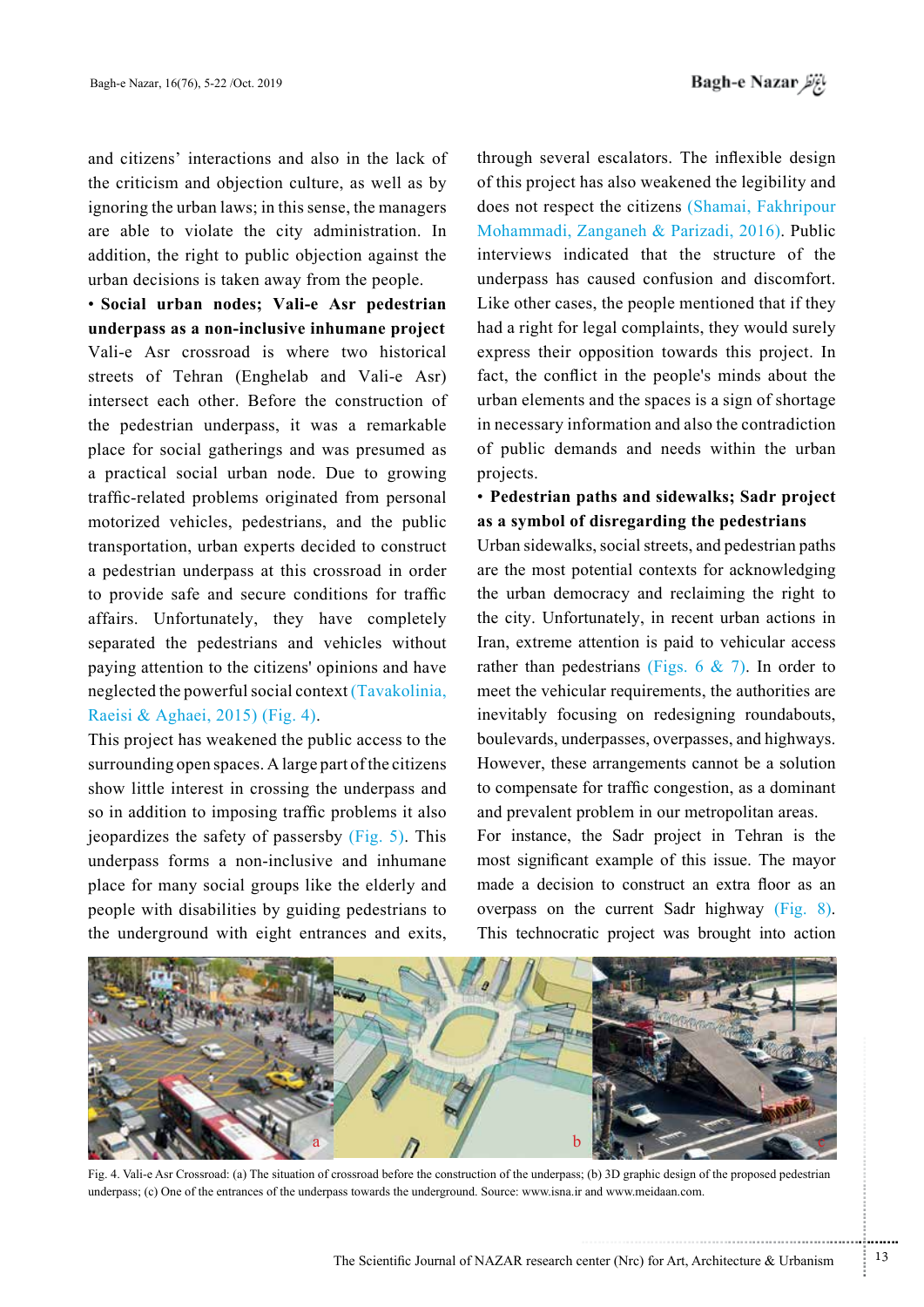

Fig. 5. Unwilling to use the underpass. Source: www.isna.ir.



Fig. 7. The non-inclusive stair structure of the sidewalk neglecting the rights of disabled people. Source: authors' archive.

without taking the preferences of the citizens and the humanistic values into account. This decision was not only able to solve the traffic problem but even questioned the urban democracy and civil interferences. As a matter of fact, urban practices should undoubtedly be more pedestrian-friendly to emphasize the urban democracy. Moreover, even in the numerable projects of our country which meet the requirements of pedestrians, the inclusiveness and humanistic qualities are ignored. In addition, during the interviews, citizens complained about the air and sound pollution, and also about the vehicular congestion in both floors of Sadr highway and its surrounding. Although it could be said that this project was built by the council which has been selected through the public votes and people are suffering from their choices, this should be

............................................................



Fig. 6. A non-inclusive sidewalk with an extreme slope, low width, and inappropriate pavement. Source: authors' archive.



Fig. 8. The inhumane structure and technocratic mega-form of the two floor Sadr highway. Source: authors' archive.

considered that elections without cultural education and also teaching the law does not guarantee the support of the of protesters' rights and is not a sign for the realization of democracy; such as the elections that run frequently on national and urban scales in dictatorial countries. So in many cases, the nature of the project correctly reflects and illustrates the passive role of users in urban spaces.

### **Findings**; Proposed criteria for democratic  **design and planning urban**

Urban affairs should create a realm for forming the public spaces, supporting the social interactions and civic gatherings. These spaces ought to value individual dignity, the power of dialogue, citizen participation, etc., and finally lead to urban democracy  $(Brain, 2006; King, 2004)$ . This type of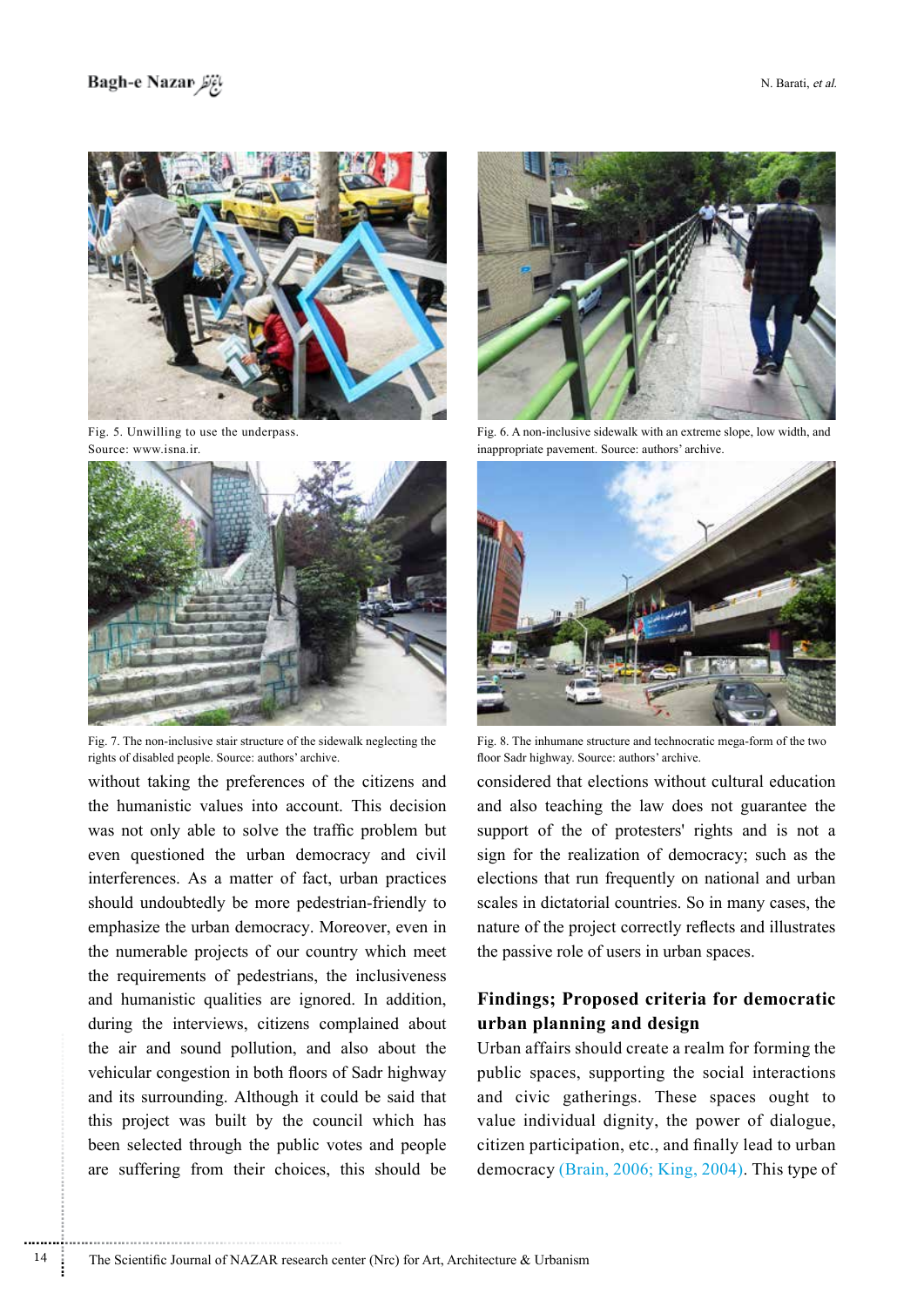design and planning can be assumed as a solution to maintain and improve the urban affairs and its subcategories. Now, before discussing the proposed criteria, it is better to refer to the major problems of Iranian urban plans and projects that were discussed in the previous section:

• Inflexible, depersonalized, non-contextualized, inhumane, non-inclusive, totalitarian, and centralized essence of urban plans and projects;

• Undermining the concept of the right to the city, transparency and social justice in urban processes;

• Instability in the real concept of citizenship;

• The lack of powerful social infrastructures like NGOs which neglect citizen involvement, participation, and interaction in different steps of the urban processes such as decision-making, implementation, and protection;

• Neglecting the community requirements and the opinions of the citizens in urban processes;

• The lack of trust and commitment in authorities as a result of disregarding the citizens in planning and design procedures;

• The weak urban legal system ignoring the rights of citizens in order to express their objection;

 $\bullet$  Inattention to the multidisciplinary essence of the urban trends orientation.

In actuality, the urban affairs need the conscious, free, and direct participation of people (expert or non-expert) in the process of managing the urban affairs and also in the decision-making procedure as one of the requirements of urban life depending on the responsibility of citizens, not the sovereignty of selected people (Khademalhosini  $\&$  Arefipour,  $2012$ ; Brain,  $2006$ ). Unfortunately, there is no tangible connection between public preferences and the technical aspects of urban affairs in Iran; while the quality and quantity of the urban elements are considered as the symbol of different levels of acceptance of real democracy by people and authorities. Now, the basic need is those democratic criteria that can reveal an ultimate limit for highlighting a humanistic vision for the Iranian urban system and pave the way for achieving this

vision. The proposed criteria for implementing the aforementioned system are discussed below:

#### **• Paying attention to the citizens' mentality**

Using the diverse methods of citizen involvement requires the participation of different people with different mindsets. As an expert, our duty is to consider the citizens' perceptions and behaviors in urban environments. Afterward, the results should be analyzed to reassure that our design can respond well to their needs. Each person should be able to express his/her opinions to the managers and urban planners directly, whether an ordinary citizen or an expert in the related professions. Therefore, by paying attention to the behaviors and needs of citizens, individual dignity emerges (honoring the value of each person). All of these will enhance the community participation in design events, and will also reduce the dependencies on the government and other organizations.

• Strengthening public life and social gatherings Space and community are linked to each other in a specific way. It is either difficult or nearly impossible to consider the spatial design without paying attention to its social context. In fact, urban spaces are the basis for the emergence of urban democracy, living public and everyday life, as well as a public realm for the manifestation of socio-political interactions. These valuable spatial territories are defined in order to respect individual dignity and establish discourse, interaction, vitality, dynamism, and so on. Thus, the urban spaces should be humanist with high spatial qualities and open to the public to acknowledge diverse communities, multiple experiences, and socio-cultural exchanges.

### **• Forming powerful civil institutions to reinforce** the citizenship education and discourse

Civil institutions can be formed in the shape of various NGOs, related to different urban factors. As the name NGO (Non-Governmental Organization) represents, these organizations should operate independently from the government, relying solely on citizens both in management and financing and should have connections with all urban-associated

.......... ....... ........ ........... ...... ....... ........ .......... ...........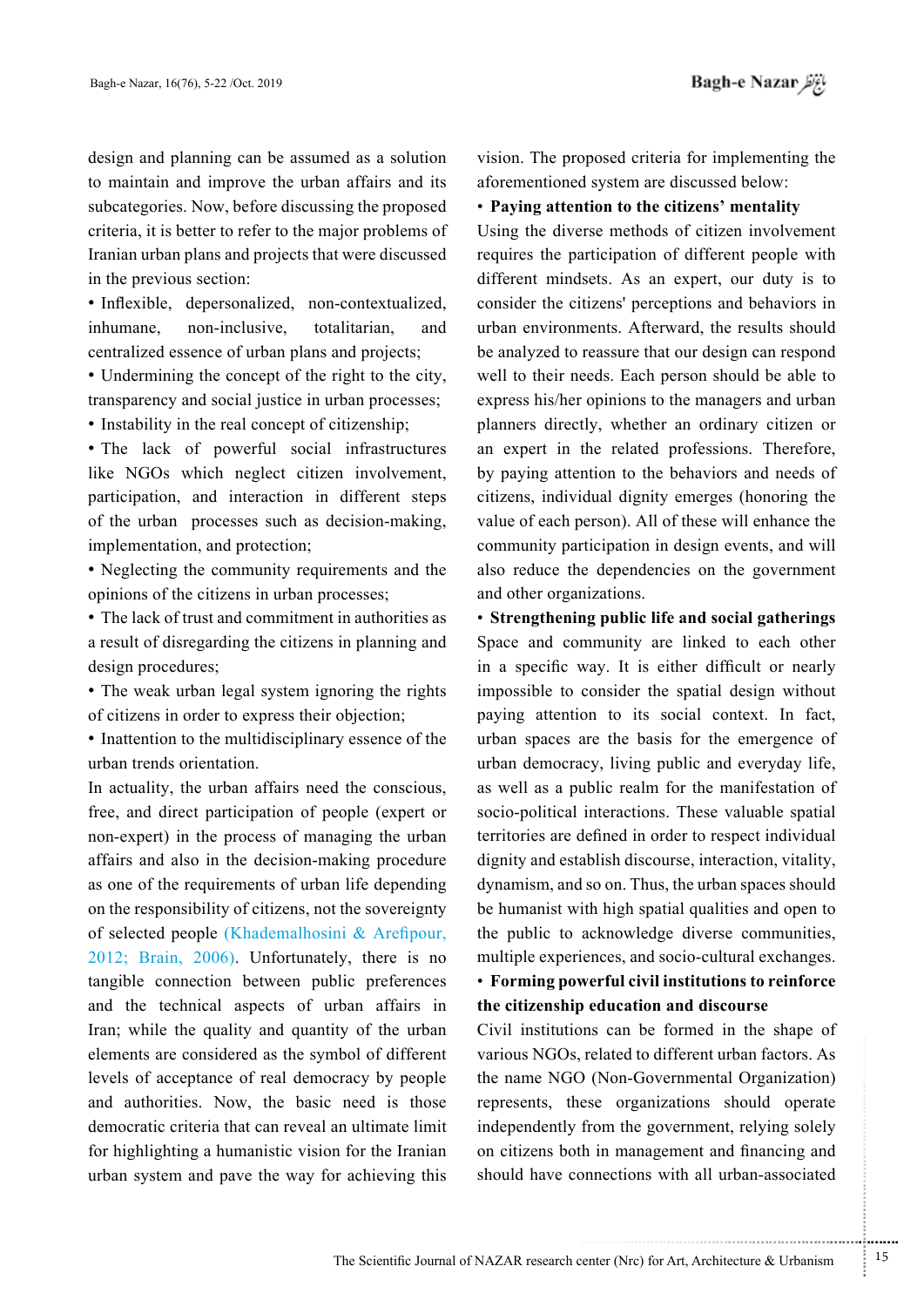specialties and cover opinions from all social spectrums. These institutions have the task of monitoring the activities of urban developments and are responsible for urban planning and design matters and the organizations in charge of urban projects. Finally, the existence of civil institutions provides the active presence and involvement of the citizens, as well as the community of professional urban authorities in the process of shaping and creating their surroundings. These institutions should be autogenic and also should protect the public interests. In fact, the social network produces a common and valuable context of knowledge, including information, ideas, and skills which lead to a creative collaboration between professionals and citizens; this is a point that the act of voting is replaced by collectivism along with the negation of individual will in decision making.

By educating and promoting the awareness of citizens, the urban environment becomes important to them, causing them to make efforts in order to maintain the urban spaces. A part of the education should be done by experts with professional and impartial experiences in NGOs. These organizations follow different goals, such as encouraging citizens to pay attention to the interests of others in addition to their own ones and abandoning egoism, through educating them. In fact, there are useful methods for the actualization of the community involvement such as workshops, community design centers, design games, and etc. These methods try to raise peoples' ingenuity and diligence and have a task of fostering creative citizens with healthy minds to inject their endless creativity into urban spaces. It should not be forgotten that other institutions, such as media, can play a noticeable role in increasing the citizens' awareness. In these ways, each person can take part in defining and progressing urban spaces.

The citizenship discourse also requires face to face communication which has been raised by Tom Atlee in the format of Citizens Deliberative Councils (CDC). In these councils, public concerns

............................................................

are explained by the citizens themselves. This criterion emphasizes communicational urban planning and design. NGOs have the duty of organizing meetings with the participation of all sections of the community and related and potent experts. The importance of these meetings is in shaping communications related to urban problems. This process also increases citizen responsibility by directly engaging citizens in urban projects and also reviewing and discussing comments, suggestions, and criticisms and as well as reaching a wide range of conflict management in times of crisis. The power of discourse creates an open environment as well as an open community, where everyone can express their thoughts in the most excellent way and in the context of deliberative democracy. Moreover, this issue can help revive the interdisciplinary quiddity of the decision-making process in urban affairs.

**• Determining general and legitimate urban laws** Urban laws should be applicable, potent, transparent, inclusive, and anti-discriminatory, for facilitating and controlling the urban processes. If there are no rational laws, people will try to extract them from myths and legends. These laws should be made according to social conditions, and be accepted by citizens. So, the citizens uphold and approve the laws given that they consider those as their own, guidance, conscience, and also self-controlling. and this self-legislation leads to social unity, self-This sense of community eventually leads to social interactions and gives significance to the law, as the law does not have any actual sense in private life and only emerges in the public context. Therefore, increasing the level of participation in the context of deliberative democracy leads to better decisions and a more general and legitimate system of urban legislation. In addition to legal restrictions, the citizenship self-guidance is also needed, meaning that citizens should feel sovereign in control of their destiny. Obedience to the laws depends upon the citizenship conscience which leads to civic responsibility and promotes a sense of caring for the environments and urban spaces. In fact, the urban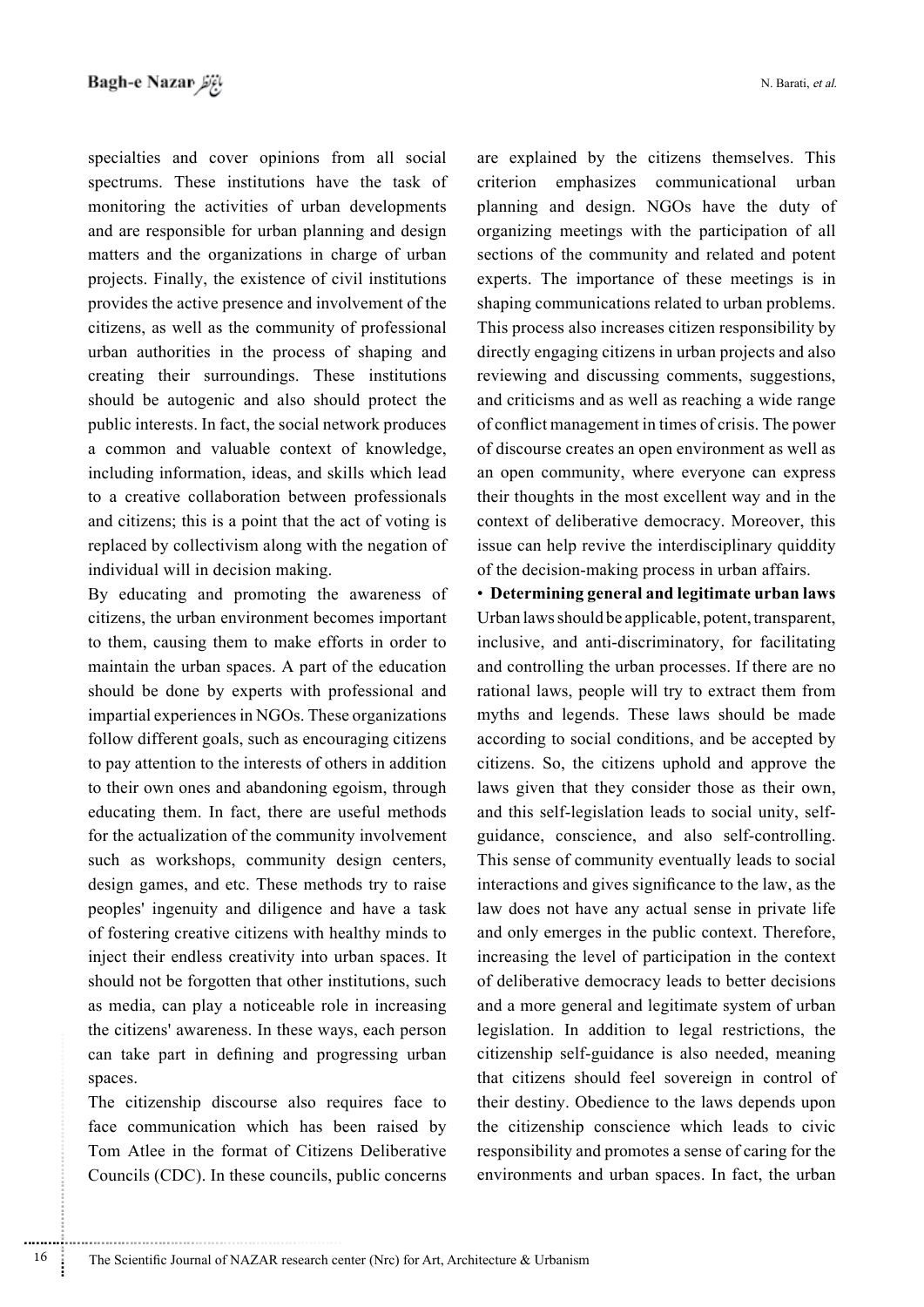laws support self-controlling in which citizens give mutual civil rights of citizenship to each other.

#### **• Being honest with the citizens**

The nature of each activity and action projected in urban plans and designs should be open and straightforward. This depends on the presence of different social, political, and economic levels in all scales of decision-making. For example, people should have a clear understanding of economic activities, associated with urban affairs because the required budget is coming from the tax they pay.

### • Scheming rational, emotional, and transcendental plans and designs

Democratic spaces should affect the thinking, perception, and imagination of citizens, and at the same time should not deny the human qualities, considering that the people communicate with space directly through their wisdom, emotion, and imagination. As Kant notes, the process of recognition is neither exclusively based on the wisdom nor emotion of an individual, but it is a combination of both for everyone, a phenomenon that he calls transcendental. In fact, urban spaces can be made more attractive by simultaneously paying attention to human ration, emotion, and imagination. This not only increases citizen involvement, but also provides a sense of belonging, personalization, and richness and also gives a proper response to the diverse needs of citizens.

### **• Contextualism and mutual respect between the** city and citizen

Respecting the city means preserving its identity, not erasing it; environmental destruction and the lack of respect towards the city and the existing context occur in an unjust social class system. The city respects its citizens as well, but only if it is designed as a livable organ and as long as it honors the socio-cultural and the environmental contextualism. This matter increases the mutual respect of the citizens towards their city. Moreover, this interaction takes place only if the citizens consider the city as their own.

• Honoring the citizenship conscience and the

### right to the city

Undoubtedly, democracy relies on us. Citizens tend to distinguish the good values from bad ones through their membership in an ideal community. Conscience has been an inherent, fateful, and teachable element for distinguishing the right from wrong. Citizenship conscience is influenced by social, cultural, and economic factors which are interrelated to the city and determines the loyalty of people to the social laws and norms within the framework of civil society. In fact, the general definition of conscience can be extended to the urban affairs as it is closely associated with results of the urban planning and design projects which are affecting its efficiency. Furthermore, the right to the city in different communities should be honored without any discrimination. In fact, the possibility of using and having access to social urban spaces should be provided for all.

## • Respecting the flexibility, inclusiveness, diversity and the consideration of multiple **alternatives**

The process of preparation and modification of each design should be compatible with the existing circumstances, avoiding the inflexible and unchangeable methods. This requires taking all possible aspects and options in the range of different times and places. The design or plan should be capable of responding well to the changing needs of communities. Democratic urban process values the change rather than inactivity; the city cannot be separated from its surrounding environment, so it should be able to adapt to the changes, inevitably occurring over time. The diverse urban planning and design could enhance the mutual understandings of citizens through the simultaneous management of the diverse ethnicities, cultures, and races within a democratic process. Regardless of the quantitative view on the citizen participation, the main goal is to engage people of different ages, gender, and cultures in the urban processes.

It should be reassured that each person can perform a role in the modification of urban projects,

.......... ....... ........ ........... ...... ....... ........ .......... ...........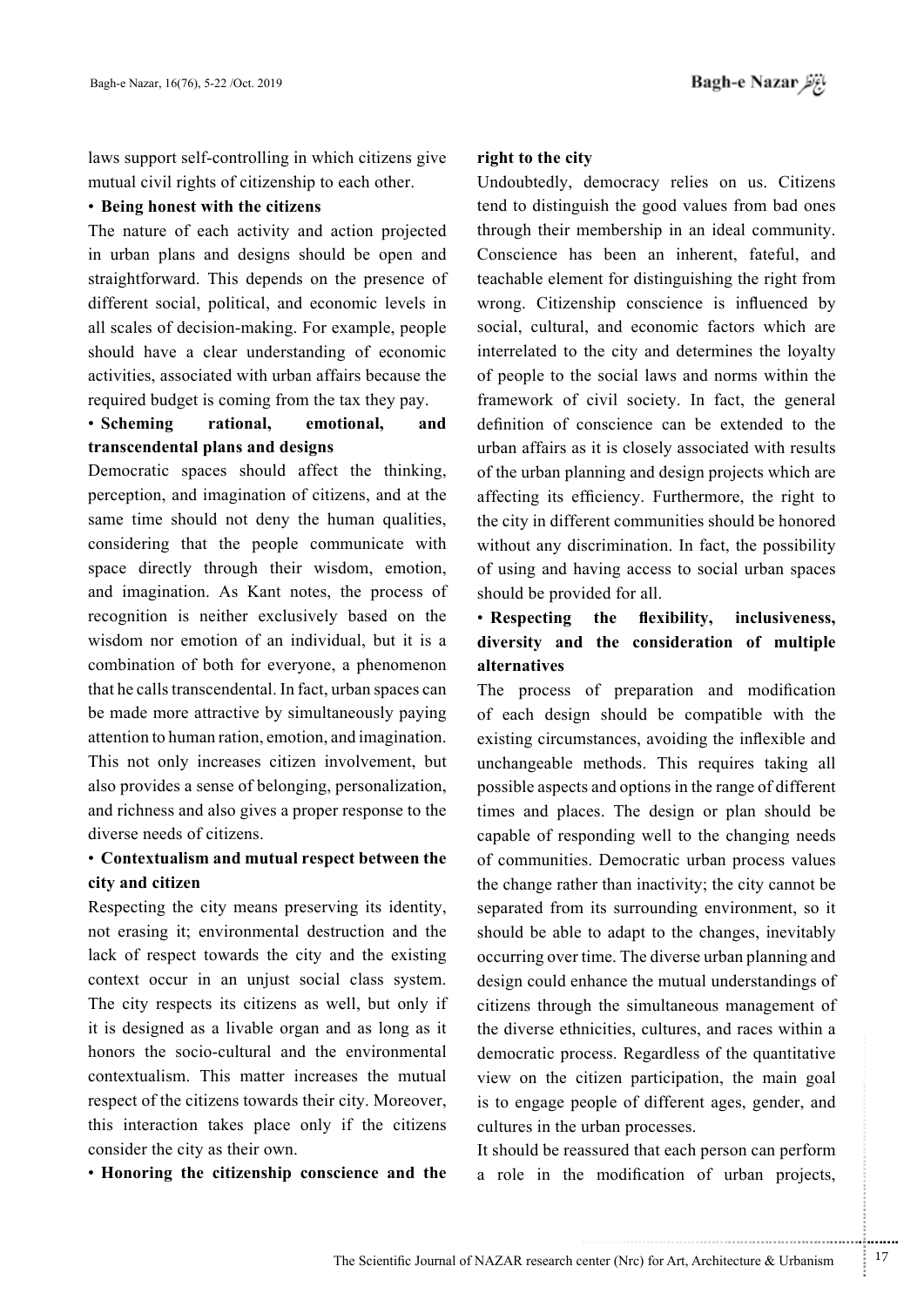without any prejudice. The substantive, as well as procedural components, should be assumed in decision-making. In addition, the plans and designs should be suggested through the inclusiveness and diversity. Providing different options is crucial for urban planning and design; in fact, the urban plans and designs should consider the priorities and diverse needs of different groups of people. This course requires sufficient knowledge of the urban fields and could be achieved with the right training. In addition, all citizens, participating in the community should be able to offer their suggestions based on their needs. This issue will promote public participation within reasonable limits.

### **Discussion**

............................................................

The mentioned democratic criteria in the previous section could be presumed as a perfect perspective for our urban communities to avoid the inefficient Iranian urban projects as well as to solve their serious problems in the presentation and implementation processes. Many of the western urban communities have been traversing various levels to reach the desired limit of citizen involvement and participation, considering their civil rights in the process of urban planning and design, and this evolution continues. Hence, in our country, various steps should be taken too, in both micro and macro scales.

In fact, in spite of the centralized current structure in the macro-section of Iranian urban projects, the authors believe that with presenting some arrangements, urban democracy and decentralized structure in the micro-sections, like urban communities, could be achieved. In recent years, the civil society and various social unions have become stronger and the awareness of citizens have enhanced. In fact, people have currently become more responsive about the positive and negative effects of urban projects on their surrounding environment, thus the need to take them into account in the process of decision-making is strongly felt. Of course, it should be mentioned that the responsiveness of the urban management system is the most important factor in the process of achieving urban democracy. Therefore, that is why some general arrangements have been suggested below for reaching the mentioned perspective and powerful communities:

• Providing valid and effective roles for inhabitants and citizens in the process of preparing the urban neighbourhoods' development program;

• Considering the direct legal role for the related NGOs in the processes of urban development, planning, and design;

• Providing opportunities for observing and judging the urban plans and designs and also to express the public opinions and objections against them;

• Holding various educational classes and workshops for citizens on urban issues by local experts in local councils:

• Conducting discourse sessions to establish and promote interactions and discussions between different groups and experts in order to reach constructive decisions regarding the formulation of urban plans and designs, as well as the methods of urban management;

• Informing and providing a free context for accessing the urban information through the managerial and financial clarification of the urban affairs<sup>.</sup>

• Strengthening the urban and civil life in the communities by designing and implementing the valuable urban spaces in order to develop the vast social interactions;

• Considering a non-prejudicial and frequent process to review and revise the urban laws in order to gain more public legitimacy and inclusiveness;

• Continuous and systematic reinforcement of the educational system at various scholastic and social levels to increase the public awareness about the urban rights, plans, designs, management, and also about the constructive public participation, as well as respecting citizenship rights such as equality and justice;

• Promoting the awareness of citizens about the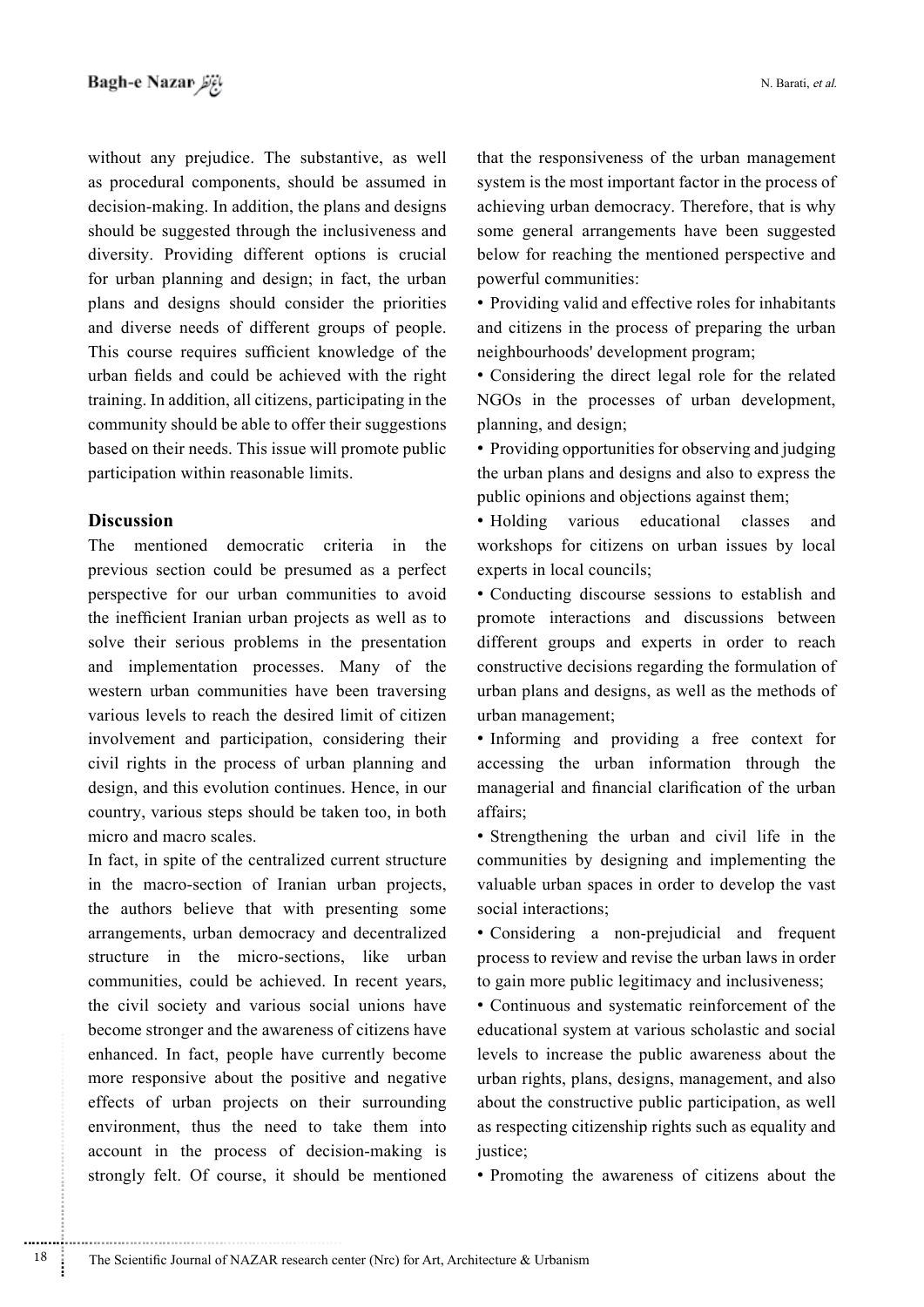development of neighbourhoods and cities as a part of the urban development and management plans;

• The possibility of suing and seeking compensation due to inadequate response and the inefficient urban management system or the inability to estimate services and infrastructures and even physical and financial losses for the citizens.

### **Conclusion**

This article illuminated that the non-democratic and centralized system in urban planning, design, and management have resulted in the current inefficient status of the cities of our country. Moreover, it disregards the citizens in various aspects of urban processes. In this case, the citizens become an integral part of the problem rather than being an effective part of the solution. Indeed, in a democratic process, citizens have a sense of responsibility making and scheming in terms of development and towards the city and the procedure of decisionadministration. This issue will promote the quality of urban plans and designs and also will provide a context for the realization of urban processes. In fact, in non-democratic conditions, citizens and inhabitants are turned into passive, greedy, irresponsible, non-participatory, and opportunists. This not only leads to passive public urban spaces, but also causes the degeneration of social morality. Therefore, one of the ways of getting out of this dilemma may be to provide a platform for the direct, non-conditional, and free involvement of the public, along with improving the citizen's knowledge of urban affairs. It should be remembered that each citizen plays a fundamental role in the creation of ideal urban spaces, as well as its utilization based on his/her urban rights. Furthermore, the monopolistic, technocratic, extremist and populistic structures in our urban processes should be avoided; given that full control of a sector or a group always leads to a totalitarian and authoritarian form.

Also, the democratic patterns of thinking in urban professions should be promoted to foster democratic citizens, before the realization of democratic

urban trends. After that, it is possible to promote the awareness and responsibility of all involved citizens. In fact, the existence of conscious, free, active, and critical participation of citizens could reduce a large part of urban costs and problems; because a real citizen regards himself/herself as a part of the process of development and protection of the city and its contents. Therefore, democracy conducts dispersed and non-aligned people to shape a coherent and constructive unity. Hence, the non-democratic and non-spatial nature of urban elements and even authorities and citizens is the most destructive disaster for the comprehensive urban development practice.

Now it is perceptible that democratic processes of urban design and planning require laws which should be clear, fair, and acceptable. Through these urban laws, as well as NGOs, citizens gradually and directly can participate in the process of proposing, implementing, and evaluating urban designs and plans. In light of this issue, these plans can be flexible and distinct, and can equally respect humans' ration, emotion, and imagination in an interactive way. In this way, this process should create equal opportunities for various income classes in the communities, regardless of their social, economic, and political status. Based on these results, the democratic urban planning and design can be defined as an interdisciplinary process relying on the fundamental principles of democracy which is formed by a consistent civil society and just urban laws for the conflict management, in accordance with democratic beliefs of the citizens and their democratic character. Powerful communities as the places of active citizen participation have made meaningful opportunities for everyone, strengthening social relationships, and causing people to function and move towards the same goal. Consequently, there would be no legitimate, accurate, and practical results and projects unless involving the citizens and their interests and conflicts, regardless of their level, rank, and expertise in all steps of planning

...........................................................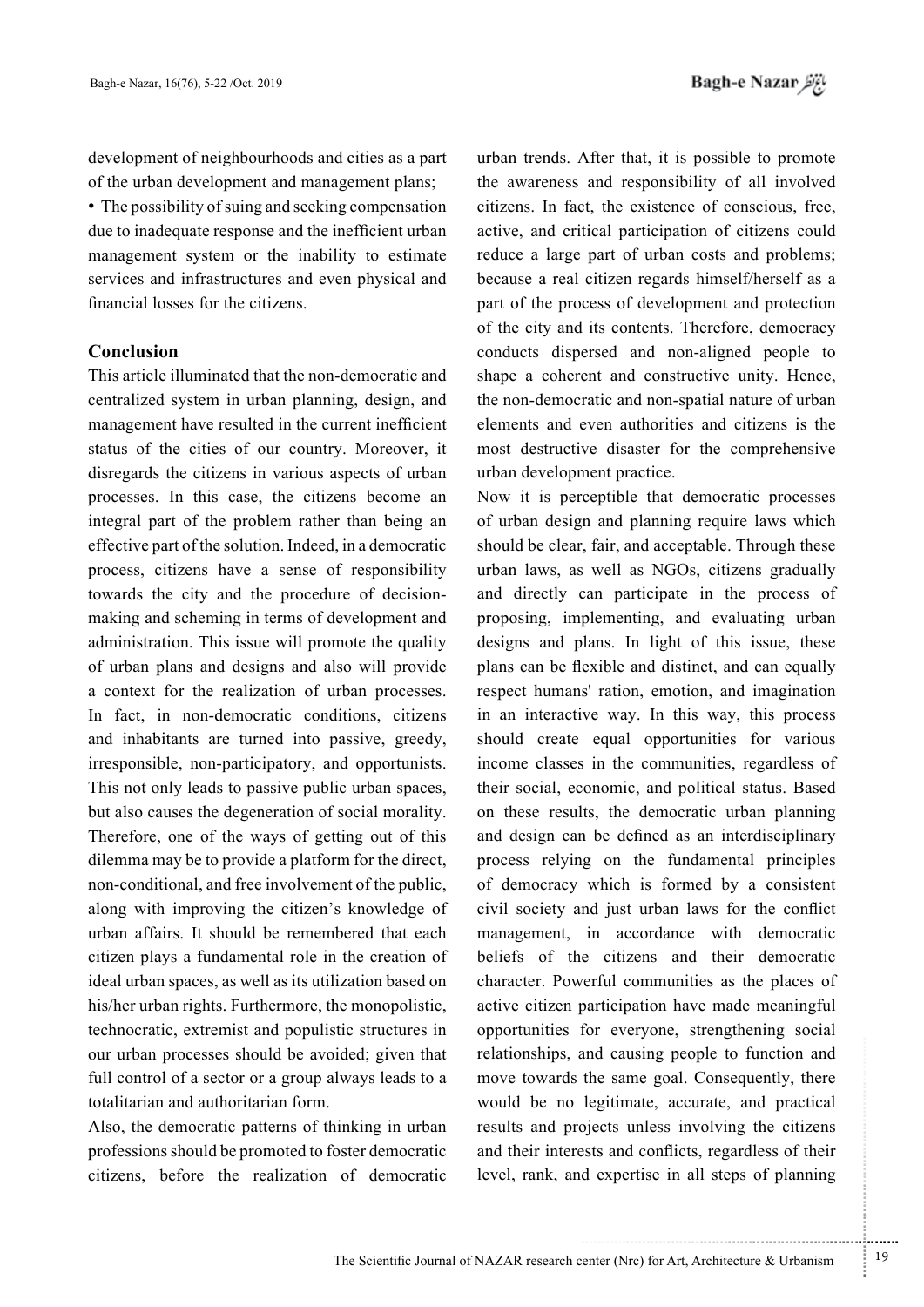and design. In fact, all of these cases can enlighten the definition of democracy in the sphere of urban spatial development processes, as well as providing the required conditions for the realization of democracy in the urban planning and design processes. As the final words, the materialization of democracy and real public participation of people in urban developments can lead to more accurate decisions and more accomplished implementations of urban plans and designs.

#### **Acknowledgments**

The authors greatly appreciate Prof. Henry Sanoff, who has patiently contributed and assisted in the process of reforming and improving the article with his invaluable and professional comments.

#### **Endnote**

1. The theory of Charles Lindblom is based on the gradual and step by step developments, policies, and decisions. 2. See: Atlee, 2003. 3. See: Kant. 2000.

#### **Reference** list

• Appleyard, D. (1979). Planning the pluralist city. Cambridge: MIT Press.

intelligence to create a world that works for all. Cranston, RI: • Atlee, T. (2003). The tao of democracy: using co-The Writers Collective.

• Bacon, E. (2012). Tarāhi-ye-šahrhā [Design of cities] (F. Taheri, Trans.). Tehran: Shahidi Publication.

• Bahrainy, H. & Aminzadeh, B. (2007). Evaluation of Navab regeneration project in central Tehran, Iran. International Journal of Environmental Research, 1(2), 114-127.

• Barzegaran, M., & Daroudi, M. R. (2015). Assessment income people in Iran. IOSR Journal of Mechanical and Civil of Mehr housing project as an example of housing for low-Engineering, 12(1), 70-74.

• Bashiriyeh, H. (2013). Dars-hā-ye demokrāci barāye hame [Lessons on democracy for everyone]. Tehran: Negah-e Moaser Publication.

madār) [Qualitative norms of people-oriented urban spaces ye keyfi-ye tarāhi-ye-fazā-ye-šahri-ye-mardom-madār (āzādi-• Behzadfar, M. & Mahmoudi Kurdistani, P. (2010). Hanjārhādesign (freedom-oriented)]. Armanshahr Architecture  $\&$ Urban Development,  $2(3)$ ,  $32-48$ .

• Behzadfar, M. (2013). Tarh-hā-o barnāme-hā-ve šahrsāzi (Designs and plans in urban development). Tehran: Shahr Publication.

• Bentley, I., Alcock, A., Murrain, P., McGlynn, S. & Smith, G. (2012). Mohit-hāye pāsoxdeh: ketāb-e rāhnamā-ye tarāhān  $[Response$  environments: a manual for designers] (M. Behzadfar, Trans.). Tehran: Iran University of Science and Technology Press.

• Bickford, S. (2000). Constructing inequality: city spaces and the architecture of citizenship. Political Theory, 28(3), 355-376.

 $\bullet$  Brain, D. (2006). Democracy and urban design: the transect as civic renewal. *Places Journal*,  $18(1)$ ,  $17-23$ .

• Fainstein, S. (2014). The just city. International Journal of Urban Sciences, 18(1), 1-18. DOI: 10.1080/12265934.2013.834643

• Francis, M. (1987). The making of democratic streets. In A.V. Moudon (Ed.), Public streets for public use. New York: Columbia University Press.

Griffin, T. L., Cohen, A. & Maddox, D. (2015). The just city  $\cos\theta$  essays: 26 vision for urban equity, inclusion and opportunity (Volume 1 of The Just City Essays Series). Independent Publisher. Available at: https://www.thenatureofcities.com/ the-just-city-essays

• Habermas, J. (2001). The postnational constellation: political essays (M. Pensky, Trans.). Cambridge, MA: MIT .Press

• Habermas, J. (2013). Nazariye-ye koneš-e ertebāti [The theory of communicative action  $/(K)$ . Pooladi, Trans.). Tehran: Markaz.

• Habibi, M. (2000). Jāme'e-ye madani-o hayāt-e šahri [Civil society and urban life]. Honar-Ha-Ye-Ziba, 7, 21-33.

• Hamdi, N. (2004). Small change; about the art of practice and the limits of planning in cities. London: Earthscan.

• Hamdi, N. (2010). The placemaker's guide to building community. London: Earthscan.

• Harvey, D. & Merrifield, A. (2012). Right to the city: the urban roots of the financial crisis (K. Kalantari, Trans.). Tehran: Mehr-e Vista Publication.

• Haughton, G. & Hunter, C. (2005). Sustainable cities. London: Routledge, Taylor & Francis Group.

• Jacobs, J. (1961). The death and life of great American cities. New York: Random House Publication, Inc.

• Jacobs, A. & Appleyard, D. (1982). Towards an urban design manifesto. UC Berkeley: Institute of Urban and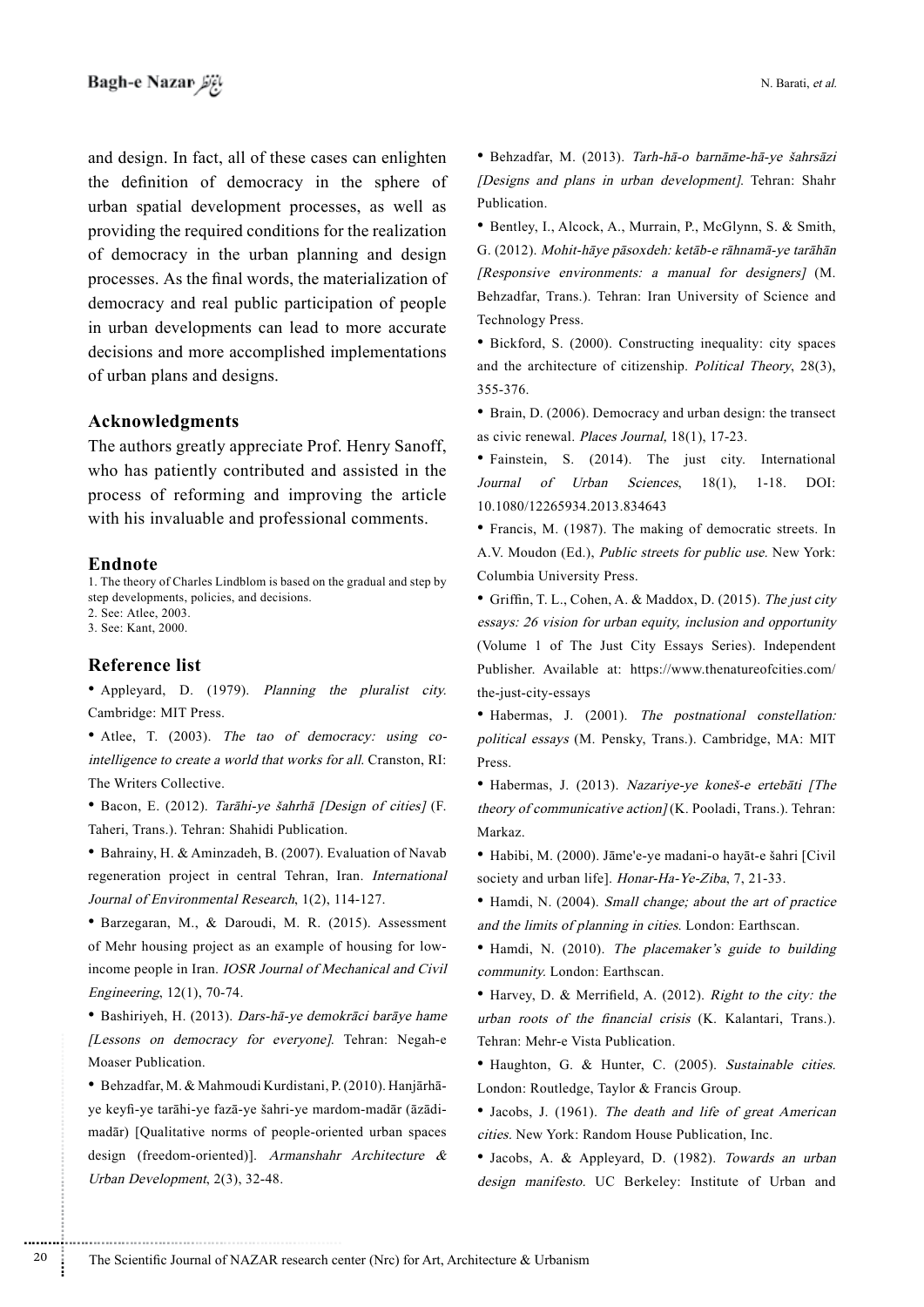Regional Development, Working No. 385. Retrieved from https://escholarship.org/uc/item/35v0b85k#author

• Jahanbegloo, R. (2007). Conversations with Isaiah Berlin. Halban Publishers.

• Kamrava, M. A. (2013). Šahrsāzi-ye moe'āser-e Irān [Contemporary town planning in Iran]. Tehran: University of Tehran Press.

• Kant, I. (2000). Critique of pure reason (P. Guyer, & A.W. Wood, Trans.). London: Cambridge University Press.

• Kapeller, J. & Pühringer, S. (2012). Democracy in liberalism and neoliberalism: the case of Popper and Hayek. No: 10. ICAE working paper series. Linz, Austria: JKU Press. • Khademalhosini, A. & Arefipour, S. (2012). Šahrsāzi-ye mošārekati-o jāygāh-e mardom dar barnāmerizi-ye šahri, nemune-ye moredi: mantaqe-ye šeš-e esfahān [Participatory urban planning and position of people in urban planning, case study: region six Esfahan]. Journal of Human Settlements Planning, 7(19), 108-123.

• Khalili, A., Noorollahi, H., Rashidi, N. & Rahmani, M. (2015). Arzyābi-ye siyāsat-hāye maskan-e mehr dar Irān-o erā'e-ve rāhkār-hāyi barāye behbud-e ān [Evaluation of Mehr housing policies in Iran and presentation of solutions for their improvement]. Journal of Urban Studies, 4(13), 83-92.

• King, L. A. (2004). Democracy and city life. Journal of Politics, Philosophy & Economics,  $3(1)$ , 97-124.

• Lefebvre, H. (1991). The production of space  $(D.$ Nicholson-Smith, Trans.). Oxford: Blackwell Publishers Ltd. • Lefebvre, H. (1996). Writings on cities (E. Kofman, & E. Lebas, Trans and Ed.). Oxford: Blackwell Publishers Ltd.

• Lerner, D. (1958). The passing of traditional society: modernizing Middle East. New York: Free Press of Glencoe.

• Lynch, K. (2011). A theory of good city form  $(S. H.$ Bahrainy, Trans.). Tehran: University of Tehran Press.

\* Maghsoodi Tilaki, M. J., Azizi, B., Aldrin, A. & Hedayati Marzbali, M. (2014). Improving the preparation of Iranian urban development plans: lessons learned from other experiences. Modern Applied Science, 8(4), 144-157.

• Mahmoudi Kurdistani, P., Khodabakhsh, P. & Mashayekhi, S. (2012). Democratic urban streets design guideline codifications. Armanshahr Architecture  $\&$  Urban Development,  $5(8)$ ,  $71-82$ .

• Mäntysalo, R. (2004). Approaches to participation in urban planning theories. Brozzi and Le Piagge Neighbourhoods: Rehabilitation of Suburban Areas: Diploma Workshop in Florence, 2004/05.

• Miraftab, F. (2012). Planning and citizenship (R. Weber & R. Crane, Eds.). Oxford Handbook of Urban Planning, Chapter 38: 1180-1204. New York: Oxford University Press.

• Mitchell, D. (2003). The right to the city: social justice and the fight for public space. New York: Guildford

ye šahri dar Irān bar asās-e ruykard-e rāhbordi [The city • Pirzadeh, H. (2008). Eslāh-e nezām-e-modiriyyat-e tose'edevelopment management correction based on strategic approach]. Tehran: Department of Urban Development and Architecture, Ministry of Housing and Urban Development.

• Popper, K. (2001). The open society and its enemies (E. Fouladvand, Trans.). Tehran: Kharazmi Publication.

• Purcell, M.  $(2002)$ . Excavating Lefebvre: the right to the city and its urban politics of the inhabitant. GeoJournal, 58(2- $(3), 99-108.$ 

• Purcell, M.  $(2003)$ . Citizenship and the right to the global city: reimagining the capitalist world order. International Journal of Urban and Regional Research, 27(3), 564-590.

• Purcell, M. (2013). Possible worlds: Henri Lefebvre and the right to the city. Journal of Urban Affairs, 36(1), 141-154. • Purcell, M.  $(2016)$ . For democracy: planning and publics without the state. Planning Theory,  $15(4)$ ,  $386-401$ .

• Rawls, J. (2001). Justice as fairness; a restatement (E. Kelly, Ed.). London: Harvard University Press.

• Rowe, C. & Koetter, F. (1978). Collage city. Cambridge: MIT Press.

• Sanoff. H. (2007). Community based design learning: democracy and collective decision making. In A.M. Salama, & N. Wilkinson (Ed.) Design studio pedagogy: Horizons for the future (pp. 21-38). Gateshead, UK: Urban International Press.

• Sanoff, H. (2008). Multiple views of participatory design. International Journal of Architectural Research, 2(1), 57-69.

• Sanoff, H. (2010). Democratic design: participation case studies in urban and small town environments. Düsseldorf, Germany: Verlag-Muller.

\* Shamai, A., Fakhripour Mohammadi, A., Zanganeh, A. & Parizadi, T. (2016). Arzyābi-ye-rezāyatmandi-ye-šahrvandān az amalkard-e zir-gozarhā dar Tehrān; motāle'e-ye moredi: porože-ye zirgozar-e čahār-rāh-e vali-e asr-e šahr-e Tehrān [Citizens' satisfaction with the performance of subways] in Tehran; case study: the project underpass intersection in Tehran's Valiasr]. Urban Management Studies, 8(27), 42-53. • Soja, E. W. (1996). Thirdspace: journeys to Los Angeles and other real-and-imagined places. Cambridge: Blackwell.

.......... ....... ........ ........... ...... ....... ........ .......... ...........